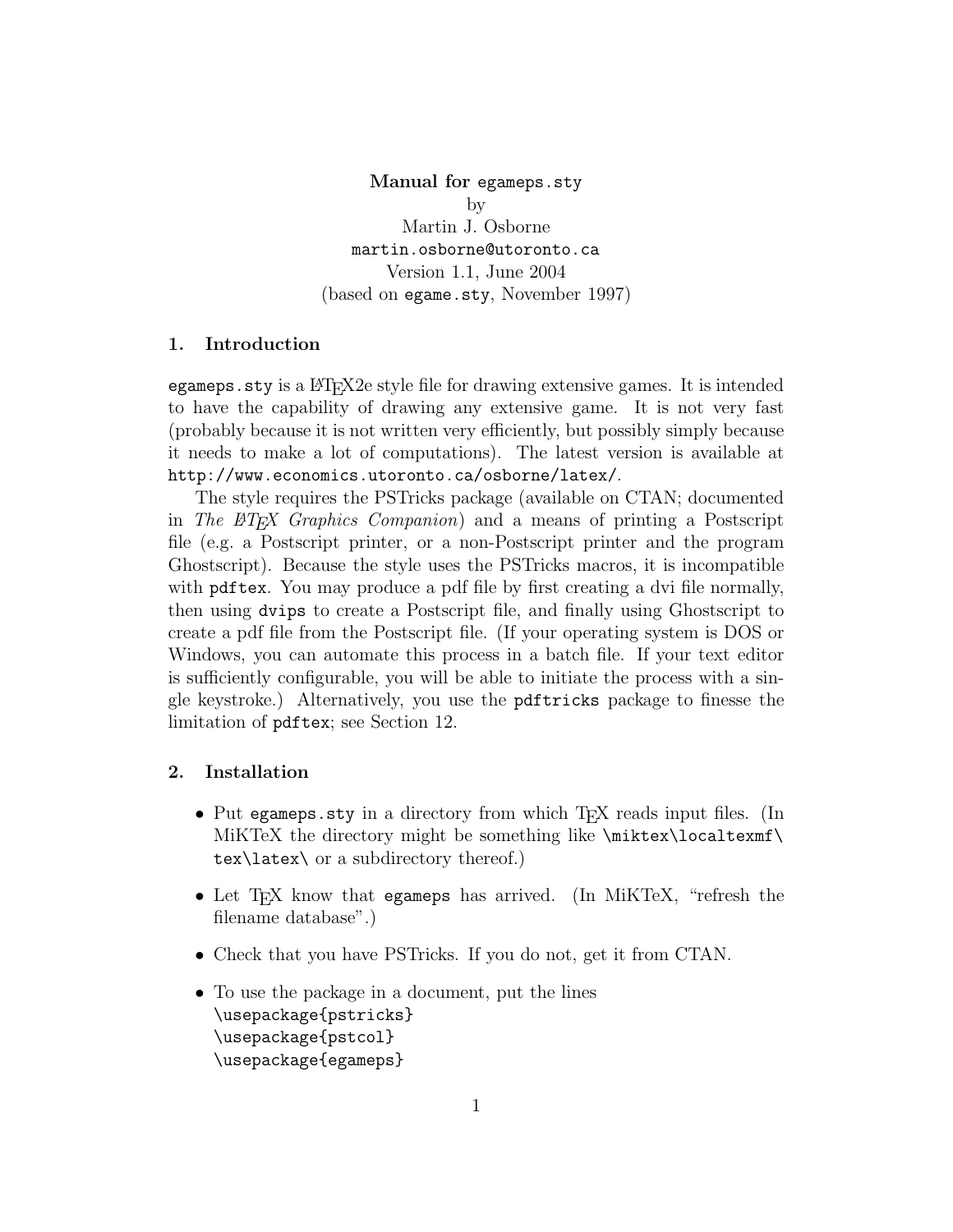in the preamble. To use the macro \ctmbarc you need to include also the line \usepackage{pst-3d}

# 3. Using the style

To draw a game using the style, first break the game into components, each consisting of a node together with the branches that emanate from it, the names with which the actions are labeled, and the players' payoffs if the nodes at the end of the branches are terminal. To draw each component, calls to two macros are needed. First \putbranch is called, which sets the position of the node and the slope and length of the branch(es), then either \ib, \iib, or \iiib. The macro \ib draws a single branch, while \iib and \iiib draw two and three branches respectively. If the node has more than three branches, calls to a combination of these macros are needed.

A game is begun by a call of the type

```
\begin{egame}400,500)
```
which starts a **pspicture**, with dimensions (400, 500) and the unitlength equal to the default of 0.1mm, or

```
\begin{egame}(400,500)[1mm]
```
which starts a pspicture, with dimensions  $(400, 500)$  and sets the unitlength at 1mm.

The next section gives examples that illustrate many of the features of the package. Precise descriptions of the macros are given in Section 5.

# 4. Examples

The game in Figure 1 is produced by the following code.

```
\begin{figure}[htb]
\hspace*{\fill}
\begin{egame}(600,280)
%
% put the initial branch at (300, 240), with (x, y) direction
\% (2,1), and horizontal length 200
\putbranch(300,240)(2,1){200}
%
% give the branch two actions, label it for player 1,
% and label the actions $L$ and $R$
\iib{1}{$L$}{$R$}
```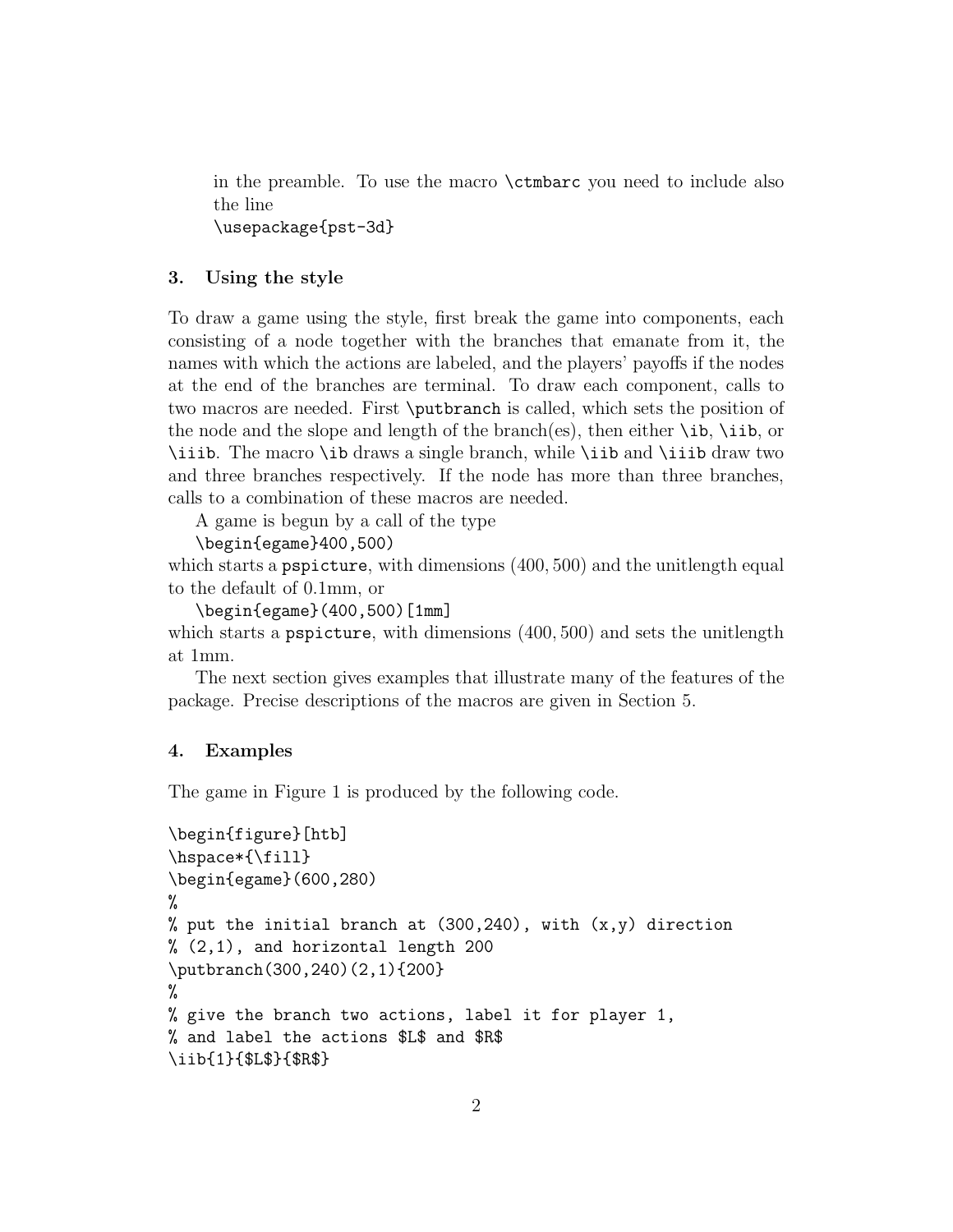```
%
% put a branch at (100, 140), with (x, y) direction
% (1,1) and horizontal length 100
\putbranch(100,140)(1,1){100}
%
% give the branch two actions, omit a player label,
% label the actions $a$ and $b$, and assign the payoffs
% $1,0$ and $2,3$ to these actions
\iib{}{$a$}{$b$}[$1,0$][$2,3$]
%
% put a branch at (500, 140), with (x, y) direction (1, 1)% and horizontal length 100
\putbranch(500,140)(1,1){100}
%
% give the branch two actions, omit a player label,
% label the actions $c$ and $d$, and assign the payoffs
% $0,1$ and $-1,0$ to these actions
\iib{}{$c$}{$d$}[$0,1$][$-1,0$]
%
% draw an information set between the nodes at (100,140)
% and (500,140)
\infoset(100,140){400}{2}
%
\end{egame}
\hspace*{\fill}
\caption[]{An extensive game}\label{f:one}
\end{figure}
```


Figure 1. An extensive game

Another example, illustrating more features, is produced by the following code, and is shown in Figure 2.

\begin{figure}[htb]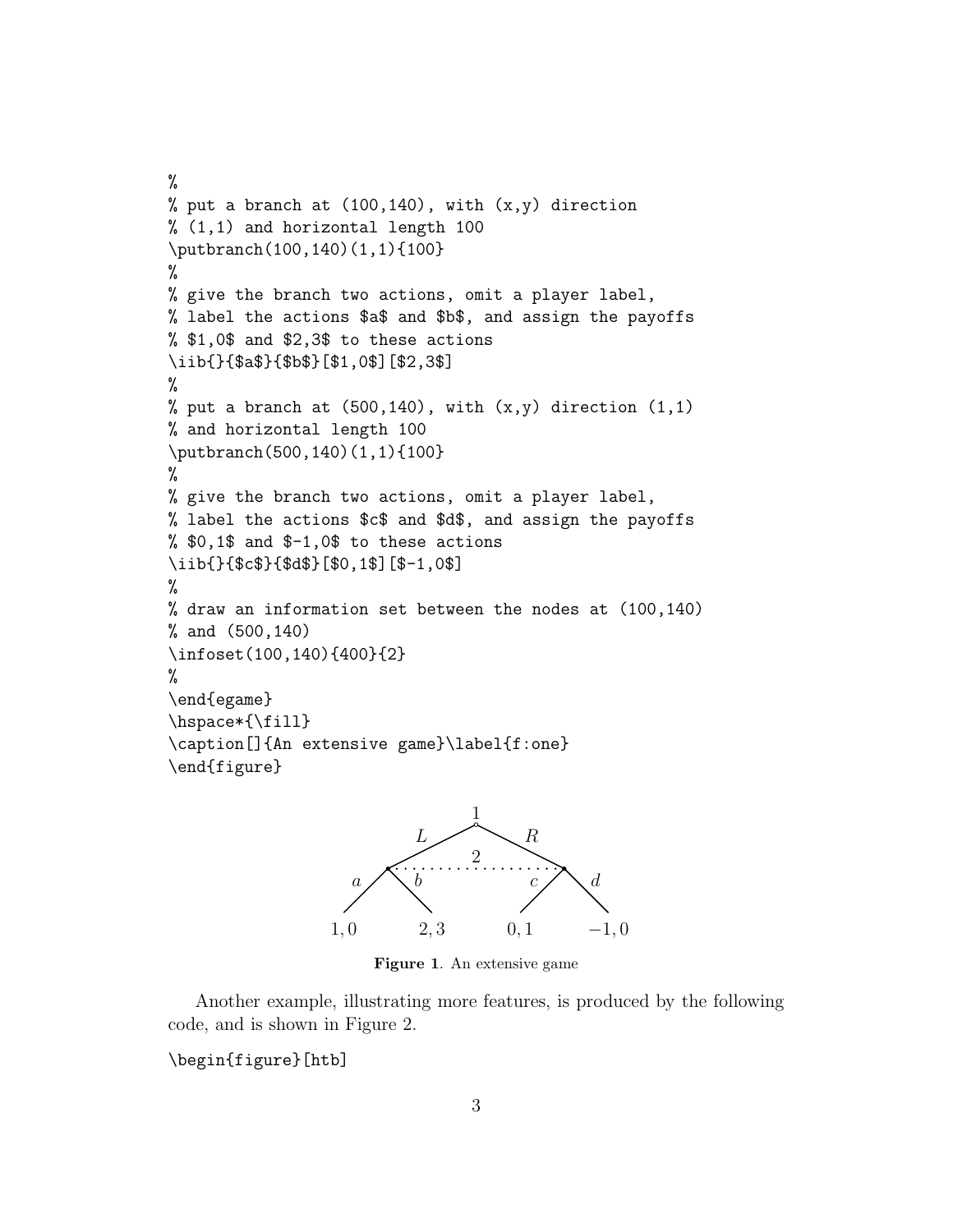```
\hspace*{\fill}
%
% fill boxes containing payoffs with a solid red color
\renewcommand{\egpayboxfillstyle}{solid}
\renewcommand{\egpayboxfillcolor}{red}
% add a bit of separation around the payoffs
\egpayoffboxsep=1mm
%
% fill boxes containing action labels with a solid blue color
\renewcommand{\egalboxfillstyle}{solid}
\renewcommand{\egalboxfillcolor}{blue}
\egactionboxsep=1mm
%
% put player labels in green circles
\renewcommand{\egplbox}{c}
\renewcommand{\egplboxlinestyle}{solid}
\renewcommand{\egplboxlinecolor}{green}
\egplayerboxsep=1mm
%
\begin{egame}(500,280)
%
% put the initial branch at (300, 240), with (x, y) direction
\% (2,1), and horizontal length 200
\putbranch(300,240)(2,1){200}
%
% give the branch three actions, label it for player 1,
% label the actions $L$, $M$, and $R$, and make the middle
% and right actions terminal, with payoffs $1,2$ and $0,1$
\iiib{1}{$L$}{$M$}{$R$}[][$1,2$][$0,1$]
%
% put a branch at (100, 140), with (x, y) direction
% (1,1) and horizontal length 100
\putbranch(100,140)(1,1){100}
%
% give the branch two actions, make the left-hand one dashed,
% label the branch for player 2, putting
% the player label to the top left of the node,
% label the actions $a$ and $b$, and assign the payoffs
% $1,0$ and $2,3$ to these actions
\iib[linestyle=dashed][]{2}[l]{$a$}{$b$}[$1,0$][$2,3$]
```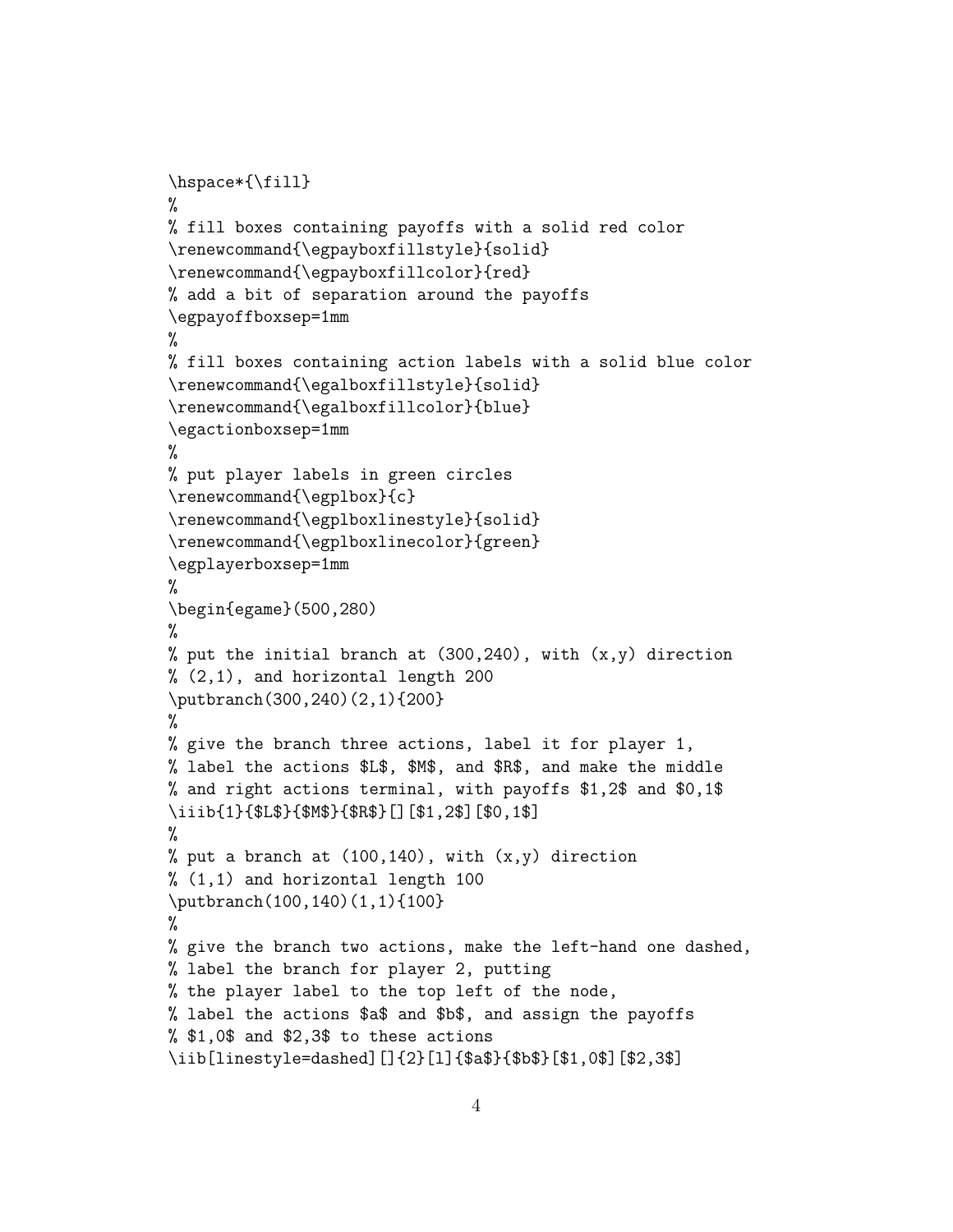```
%
\end{egame}
\hspace*{\fill}
\caption[]{Another extensive game}\label{f:two}
\end{figure}
```


Figure 2. Another extensive game

Yet another example, illustrating still more features, is produced by the following code, and is shown in Figure 3.

```
\begin{figure}[htb]
\hspace*{\fill}
%
\begin{egame}(600,480)
%
% put the initial branch at (300, 240), with (x, y) direction
% (1,0), and horizontal length 200
\putbranch(300,240)(1,0){200}
%
% give the branch two actions, label it for player $c$,
% and label the actions ${1\over 2}$ and ${1\over 2}$
\iib{$c$}{${1\over 2}$}{${1\over 2}$}
%
% put a branch at (100, 240), with (x, y) direction
% (0,1), going right, and vertical length 100. (Notes: If the
% branch were specified as going left, it would look the same,
% but the player label would be in the wrong place. The
% third mandatory argument of \putbranch is the horizontal
% distance unless the branch is vertical, in which case it is
% the vertical distance.)
\putbranch(100,240)(0,1)[r]{100}
%
```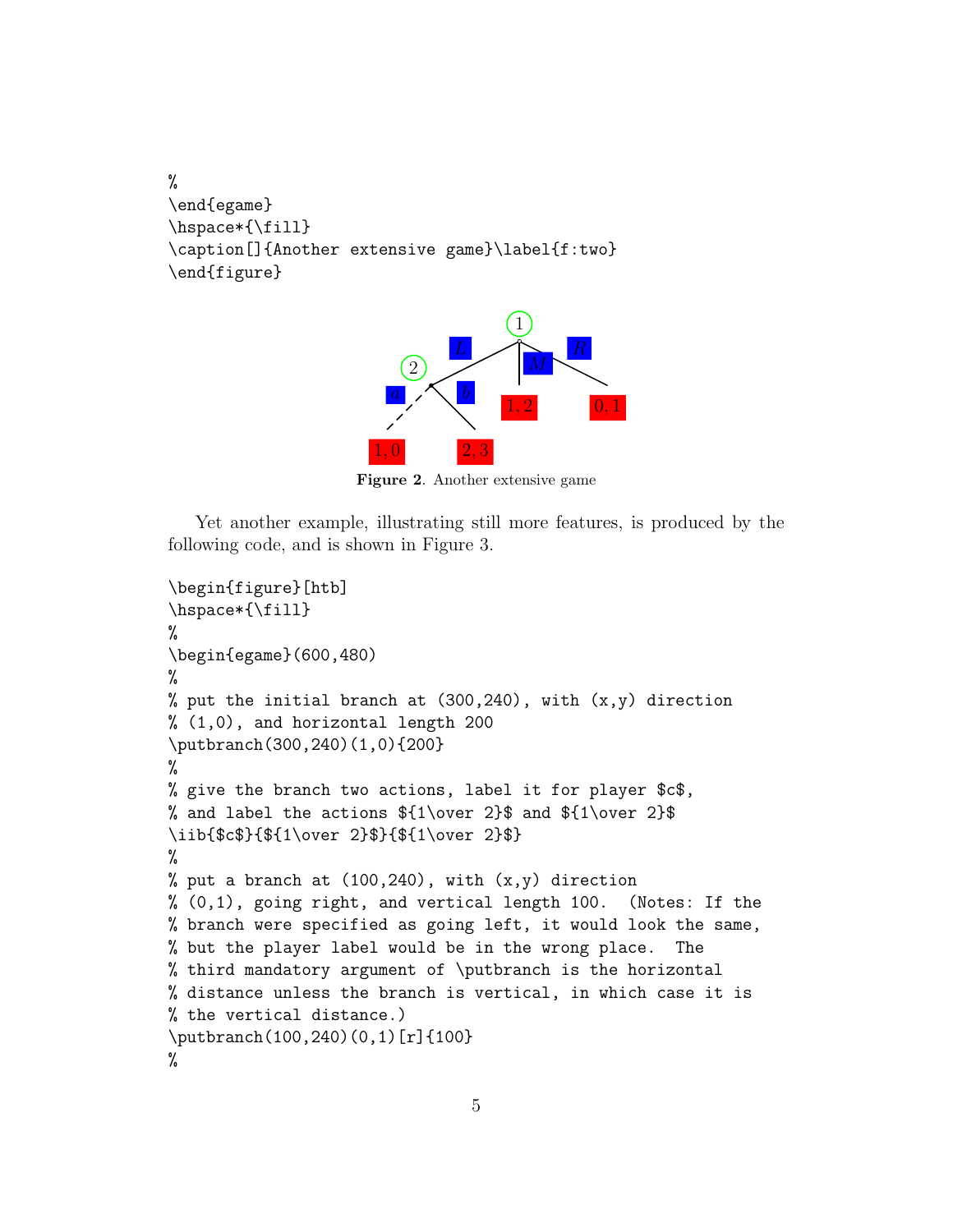```
% give the branch two actions, label it for player 1,
% and label the actions $a$ and $b$
\iib{1}{$a$}{$b$}
%
% put a branch at (500, 240), with (x, y) direction
% (0,1), going left, and vertical length 100.
\putbranch(500,240)(0,1)[l]{100}
%
% give the branch two actions, label it for player 1,
% and label the actions $b$ and $a$
\iib{1}{$b$}{$a$}
%
% put an information set at (100,340), of length 400,
% assigned to player 2
\infoset(100,340){400}{2}
%
% put an information set at (100,140), of length 400,
% assigned to player 2
\infoset(100,140){400}{2}
%
% put a branch at (100, 340), with (x, y) direction
% (1,1), going up, and horizontal length 100.
\putbranch(100,340)(1,1)[u]{100}
%
% specify a positive horizontal shift for the action labels,
% which slides the ones on the right-hand branches to the
% right along the branches and the ones on the left to the
% left, improving the label positions
\egalhshift=20
%
% give the branch two actions, give it no player label,
% label the actions $L$ and $R$, and put payoffs of
% $-1,0$ and $0,-1$.
\iib{}{$L$}{$R$}[$-1,0$][$0,-1$]
%
% put a branch at (500, 340), with (x, y) direction
% (1,1), going up, and horizontal length 100.
\putbranch(500,340)(1,1)[u]{100}
%
\egalhshift=20
```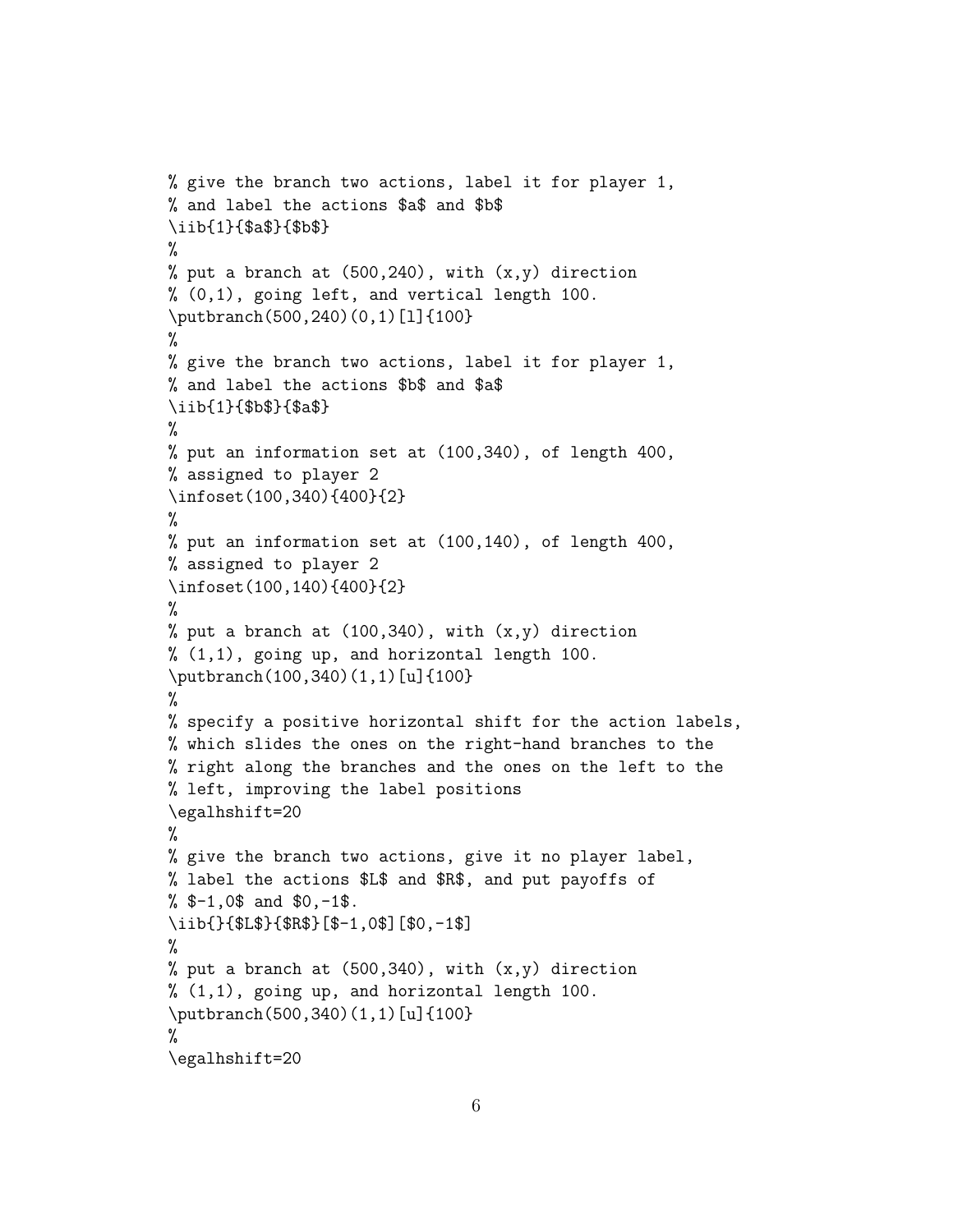```
%
% give the branch two actions, give it no player label,
% label the actions $L$ and $R$, and put payoffs of
% $1,0$ and $0,1$.
\iib{}{$L$}{$R$}[$1,0$][$0,1$]
%
% put a branch at (100, 140), with (x, y) direction
% (1,1), going down, and horizontal length 100.
\putbranch(100,140)(1,1)[d]{100}
%
\egalhshift=20
%
% give the branch two actions, give it no player label,
% label the actions $L$ and $R$, and put payoffs of
% $2,0$ and $0,2$.
\iib{}{$L$}{$R$}[$1,0$][$0,1$]
%
% put a branch at (500, 140), with (x, y) direction
% (1,1), going down, and horizontal length 100.
\putbranch(500,140)(1,1)[d]{100}
%
\egalhshift=20
%
% give the branch two actions, give it no player label,
% label the actions $L$ and $R$, and put payoffs of
% $3,0$ and $0,3$.
\iib{}{$L$}{$R$}[$1,0$][$0,1$]
%
\end{egame}
\hspace*{\fill}
\caption[]{Yet another extensive game}\label{f:three}
\end{figure}
```
The next example, shown in Figure 4, shows how to combine calls to  $\tilde{\iota}$ ib to draw nodes followed by four branches.

```
\begin{figure}[htb]
\hspace*{\fill}
\begin{egame}(1200,380)
%
```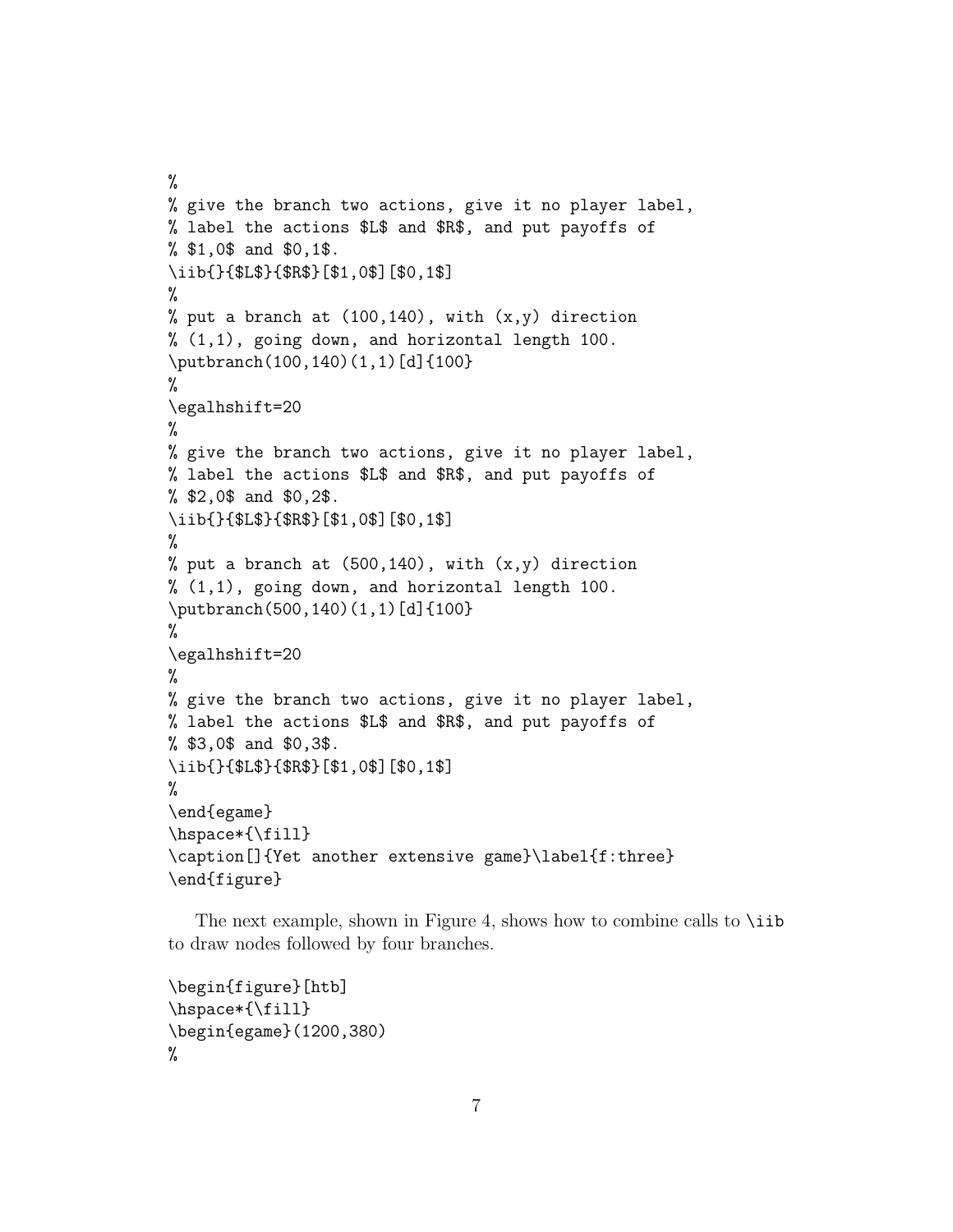

Figure 3. Yet another extensive game

```
% put an initial node at (700, 340), with (x, y) direction
% (3,1), and horizontal length 600
\putbranch(700,340)(3,1){600}
%
% give the branch two actions, label it for player $1$,
% label the actions $A$ and $D$, and make the right-
% hand node terminal, with payoffs $0,1$.
\iib[linecolor=red][]{$1$}{$A$}{$D$}[][$0,1$]
%
% to add two more branches to the initial node, force
% the branch to be initial
\initialtrue
% and specify the direction (1,1) and the horizontal length 200
\putbranch(700,340)(1,1){200}
%
% tighten the spacing between labels and branches, to improve
% appearance (given the other branches)
\egactionlabelsep=0.5mm
% give the branch two actions and label the actions $B$ and $C$
\iib{}{$B$}{$C$}
%
% reset default spacing
\egactionlabelsep=1mm
% put a branch at (100, 140), with direction (1,1)% and horizontal length 100.
\putbranch(100,140)(1,1){100}
%
```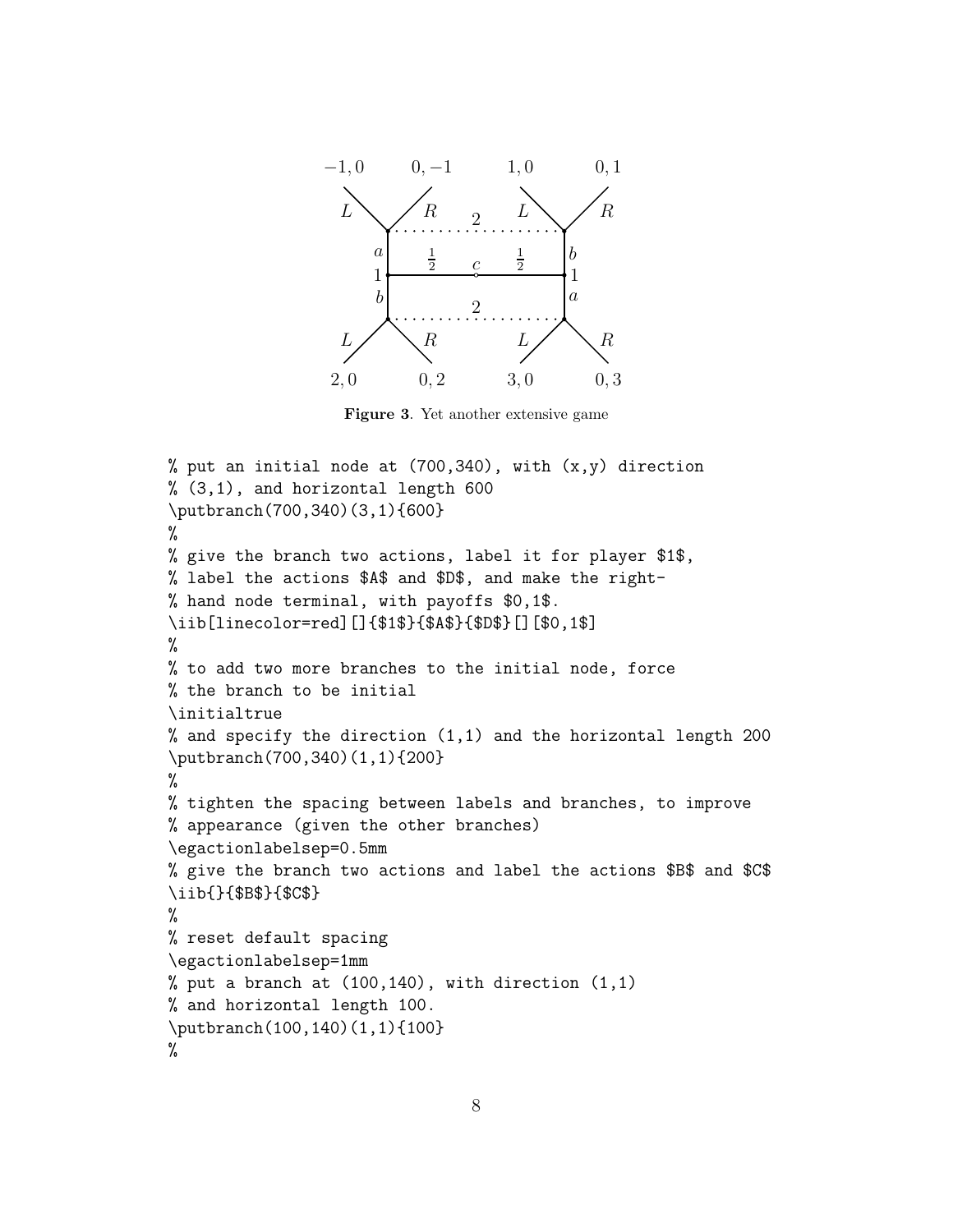```
% give the branch two actions, omit a player label,
% label the actions $a$ and $b$, and put payoffs
\iib[][linecolor=red]{}{$a$}{$b$}[$2,1$][$4,0$]
%
% put a branch at (500, 140), with direction (1,1)% and horizontal length 100.
\putbranch(500,140)(1,1){100}
%
% give the branch two actions, omit a player label,
% label the actions $a$ and $b$, and put payoffs
\iib[][linecolor=red]{}{$a$}{$b$}[$1,3$][$-1,0$]
%
% put a branch at (900, 140), with direction (1,1)% and horizontal length 100.
\putbranch(900,140)(1,1){100}
%
% give the branch two actions, omit a player label,
% label the actions $a$ and $b$, and put payoffs
\iib[][linecolor=red]{}{$a$}{$b$}[$-1,0$][$2,1$]
%
% put an information set at (100,140), of length 800,
% assigned to player 2
\infoset(100,140){800}{2}
%
\end{egame}
\hspace*{\fill}
\caption[]{Yet another extensive game}\label{f:four}
\end{figure}
```


Figure 4. Yet another extensive game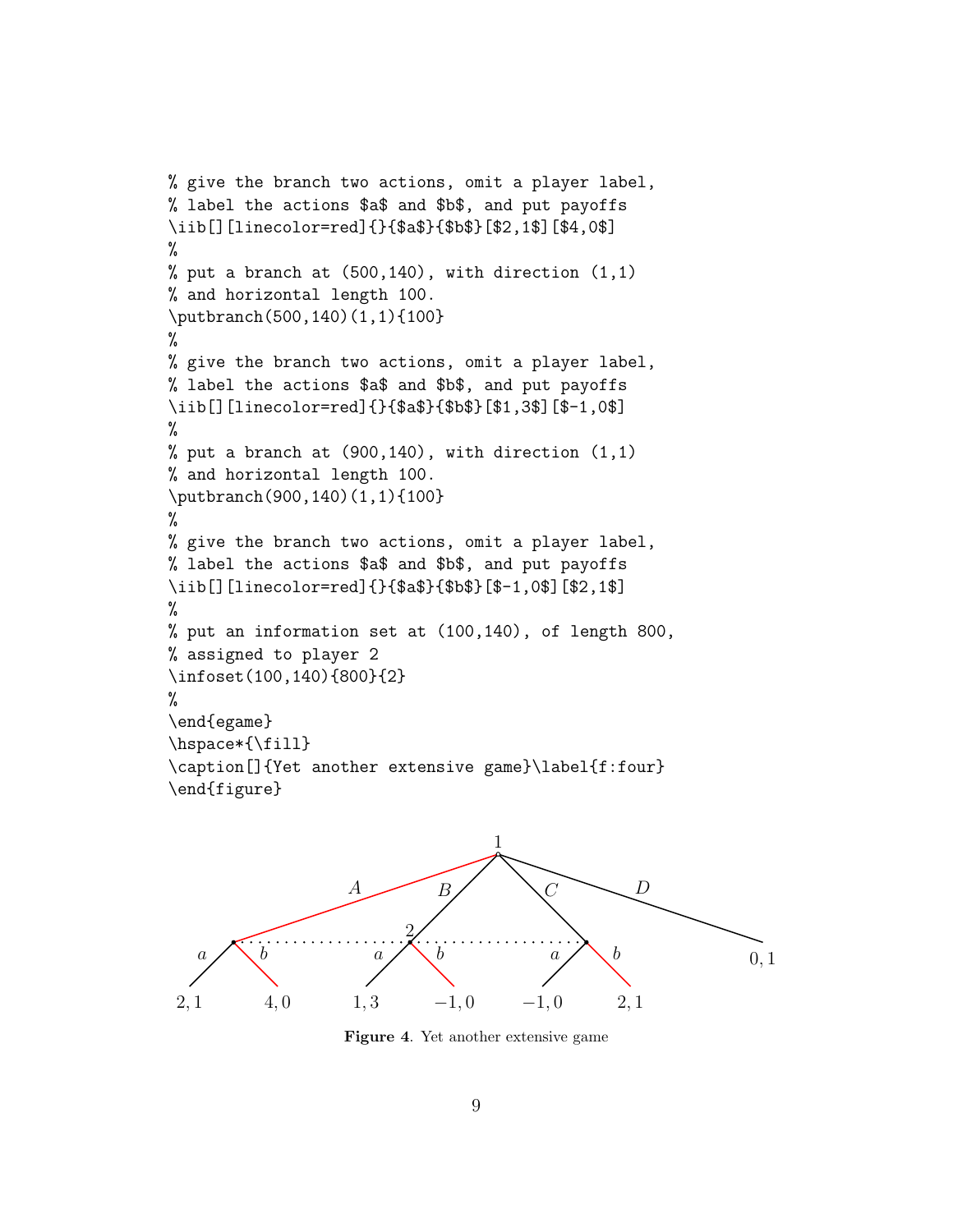### 5. Description of macros

### $\begin{bmatrix}$  \begin{egame}(*width*, height)[*unitlength*]

begins an extensive game of width *width* and height *height* and optionally sets the unitlength to be *unitlength* (default  $0.1 \text{mm}$ ). In the game, all distances are given as integers, which are interpreted as multiples of the unitlength. These integers should (probably) be divisible by two, so that the integer arithmetic employed by T<sub>EX</sub> doesn't lose accuracy when numbers are divided by two. I have tested the macros thoroughly only with the default unitlength of 0.1mm; unless there is a compelling reason to use some different unitlength, I suggest sticking to 0.1mm. ( $\begin{cases} w,h \end{cases}$  starts a pspicture environment (defined by PSTricks) of width w and height h.)

Permissible values:

width, height Any pair of integers. (You need to calculate these numbers.)

unitlength Any dimension. Default: 0.1mm.

\end{egame}

ends an extensive game.

#### $\putbranch(x-coord, y-coord)$  (h-incr, v-incr) [direction] {length}

sets up the parameters for a branch at the point  $(x\text{-}coord, y\text{-}coord)$ , with direction parameter (*h-incr*, *v-incr*), optional direction *direction*, and length *length*. Note that this macro merely sets up the parameters for a call to  $\iota$  to (one branch), \iib (two branches), \iiib (three branches), or \ctmb (continuum of branches); it does not draw anything. The way in which the direction parameter (*h-incr*, *v-incr*) is interpreted depends on whether  $\iota$ ib,  $\iota$ iib, or  $\iota$ iib is used to draw the branches. The *length* is the horizontal distance between the ends of one of the branches to be drawn, unless  $h\text{-}incr$  is 0, in which case length is the vertical distance between the ends of one of the branches.

Permissible values:

 $(x\text{-}coord, y\text{-}coord)$  Any pair of integers.

 $(h\text{-}incr, v\text{-}incr)$  Any pair of integers except  $(0,0)$ .

direction d (down),  $u \text{ (up)}$ ,  $r \text{ (right)}$ , or 1 (left); default d. (The direction can be changed also globally, by specifying \egdirection{direction} before the call to \putbranch.)

length Any positive integer.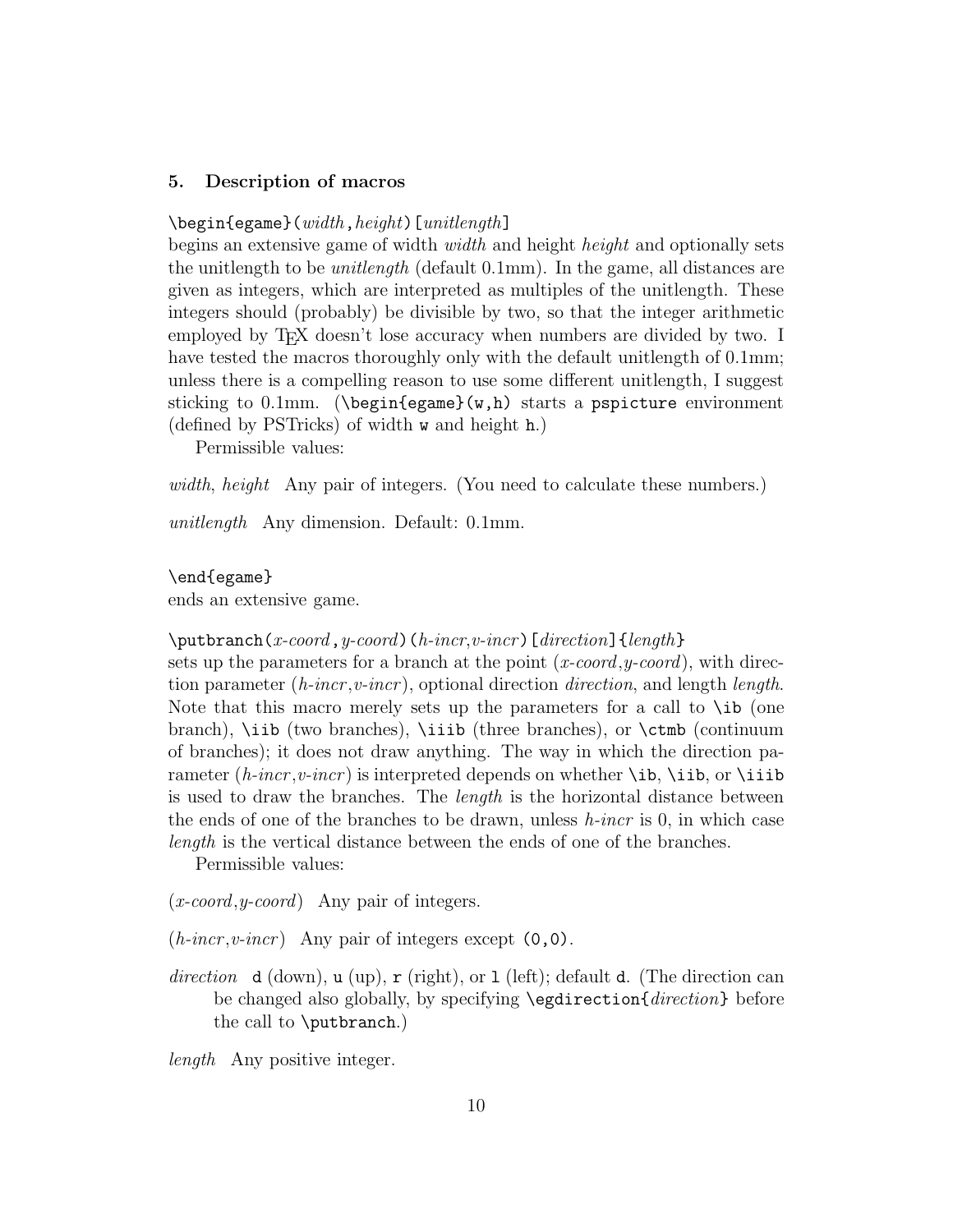\ib[branchstyle]{player-name}[player-label-position]{action-label} [action-label-position] [payoffs]

puts a single branch with the parameters of the preceding call to \putbranch, optionally using the PSTricks style branchstyle, assigns it the player name player-name, optionally positions the player label relative to the node according to player-label-position, labels the action action-label, optionally positions the label according to player-label-position, and optionally adds the payoffs payoffs. A single optional argument at the end is interpreted as follows: if its value is o (outside), i (inside), or c (centered), it determines the position of the action label; otherwise, it is a payoff label. If there are two optional arguments, the first must be  $\circ$  (outside), i (inside), or c (centered), determining the position of the action label, and the second is a payoff label. (If you do not want an optional positioning argument and you want your payoff label to be "o", "i", or "c", here's a workaround: put the label in an hbox, as in \hbox{o}. (Note that you do not need to do this if your payoff label is \$o\$, etc.—only if it is just "o".)

The first branch in any egame is taken to be the initial branch of the game; its beginning node is indicated by \eginode, the default of which is a small circle. Subsequent branches are taken to be noninitial, and are indicated by \egnode, the default value of which is a small disk. To force a node to be initial, specify \initialtrue before it; to force a node to be noninitial, specify \initialfalse before it. To change the appearance of nodes, see Section 8.

Permissible values:

branchstyle Any PSTricks linestyle (e.g. linecolor=red, linestyle=dashed, linewidth=2pt, doubleline=true).

Default: linecolor=black, linestyle=solid, linewidth=0.8pt.

player-name Any character string.

player-label-position Either o (centered over the node), or

- If the direction of the branch (as specified either by **\egdirection** or by an optional argument of \putbranch) is d or u, either l (above/below and to the left) and  $\mathbf r$  (above/below and to the right).
- If the direction of the branch is r or 1, either u (to the left/right and up) and d (to the left/right and down).

Default: is to center the label above for \egdirection=d, below for \egdirection=u, to the left of the node for \egdirection=r, or to the right of the node for \egdirection=l.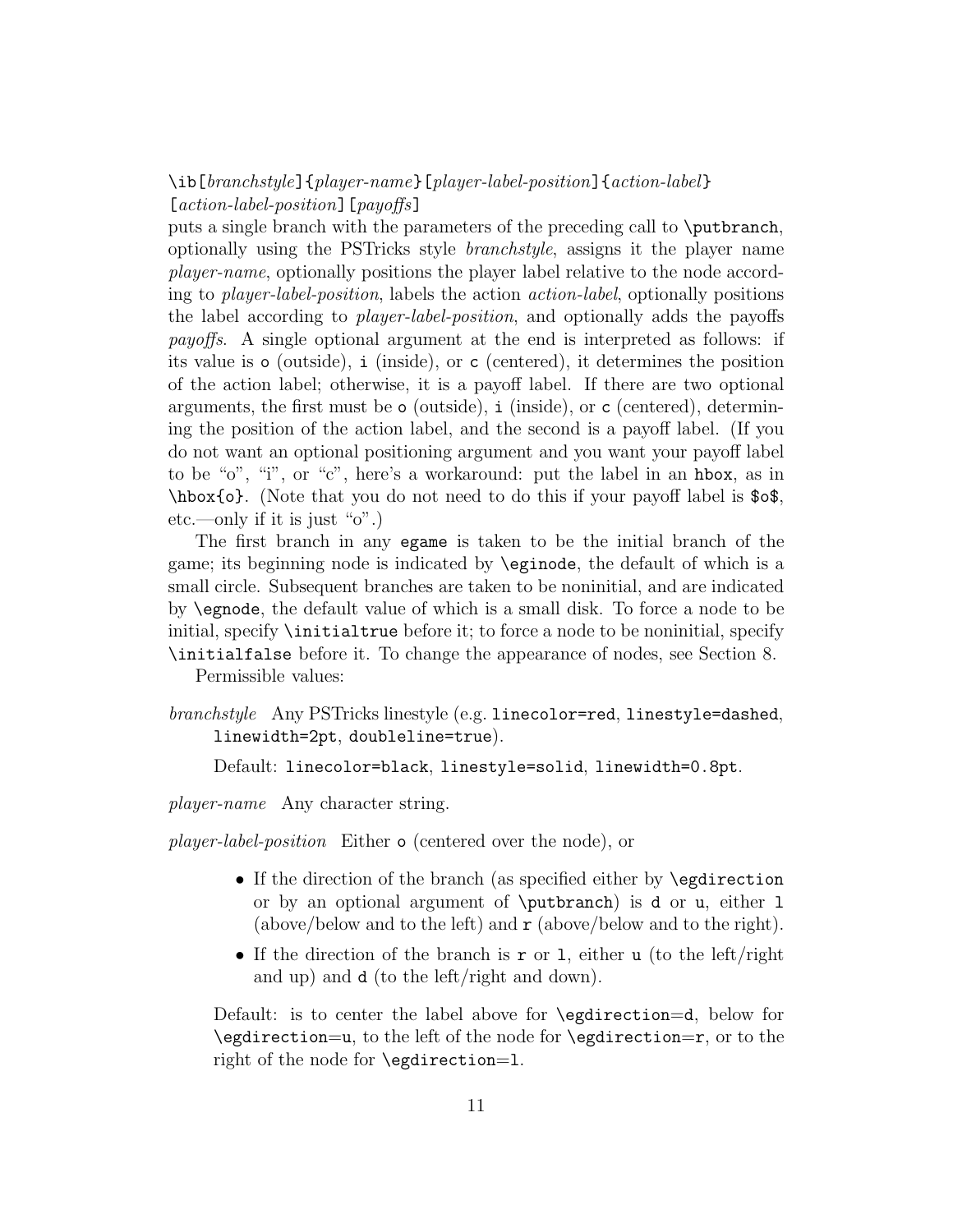action-label Any character string.

action-label-position o (outside), i (inside), or c (centered on branch).

Default: o. (For more on action label positioning, see Section 6.)

payoffs Any character string.

Examples:

\putbranch(0,100)(2,-1){200} \ib{1}{\$x\$}

 $\overline{x}$ 1  $-200 \rightarrow$ 

Note that in the following example the 1 in the direction pair  $(0,1)$  is interpreted as sending the branch down, given that the \egdirection is d. (That is, once you specify the \egdirection (or leave it at the default d) you do not need to worry about getting the sign of the v-incr correct (if the direction is **d** or **u**) or the sign of the *h*-incr correct (if the direction is 1 or **r**).

\putbranch(0,100)(0,1){100} \ib[linecolor=gray]{1}[l]{\$x\$}[c]



Notice that the optional direction specifier u in \putbranch affects not only the direction of the branch (which is determined by the argument  $(1,1)$ ), but also the placement of the player label relative to the starting node.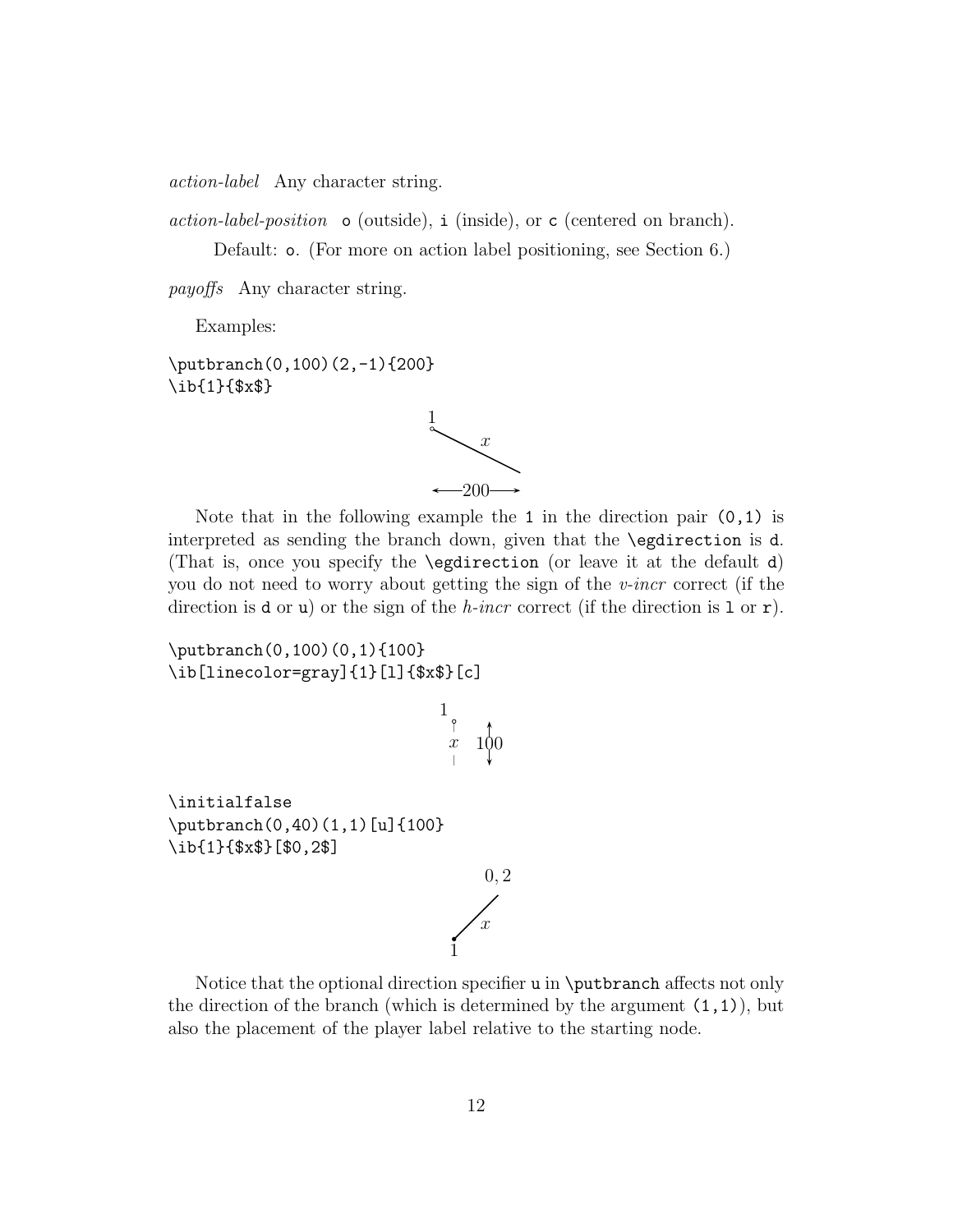\initialfalse \putbranch(0,100)(1,1){100} \ib{1}[l]{\$x\$}[i][\$0,2\$]



\iib[style1][style2]{player-name}[player-label-position]{action-label1}\ {action-label2 }[action-label-position][payoffs1 ][payoffs2 ]

puts two branches with the parameters of the preceding call to \putbranch, optionally using the PST ricks style *branchstyle1* for the left or upper branch and the style *branchstyle2* for the other branch (or *branchstyle1* for both branches, if there is only one optional argument), assigns it the player name playername, optionally positions the player label relative to the node according to player-label-position, labels the left/upper action with action-label1 and the right/lower action with action-label2, optionally using the position action*label-position*, and optionally adds payoffs payoffs1 and payoffs2. The signs of the direction parameters  $(h\text{-}incr, v\text{-}incr)$  in the preceding **\putbranch** call are ignored; the directions of the branches is determined by the direction of the branch (as specified either by \egdirection or by the optional argument of \putbranch). If, for example, the direction is d, then one branch goes down and to the left and the other goes down and to the right.

The first branch in any egame is taken to be the initial branch of the game; its beginning node is indicated by \eginode. Subsequent branches are taken to be non-initial, and are indicated by \egnode. To force a node to be initial, specify \initialtrue before it; to force a node to be noninitial, specify \initialfalse before it.

Permissible values:

style1, style2 Any PSTricks line styles; see \ib. If there is only one style present, it is applied to both branches. If there are two styles, the first is applied to the right hand branch and the second to the left hand branch if the game direction is up or down, and the first is applied to the lower branch and the second to the upper branch if the game direction is left or right.

player-name Any character string.

player-label-position Either o (centered over the node), or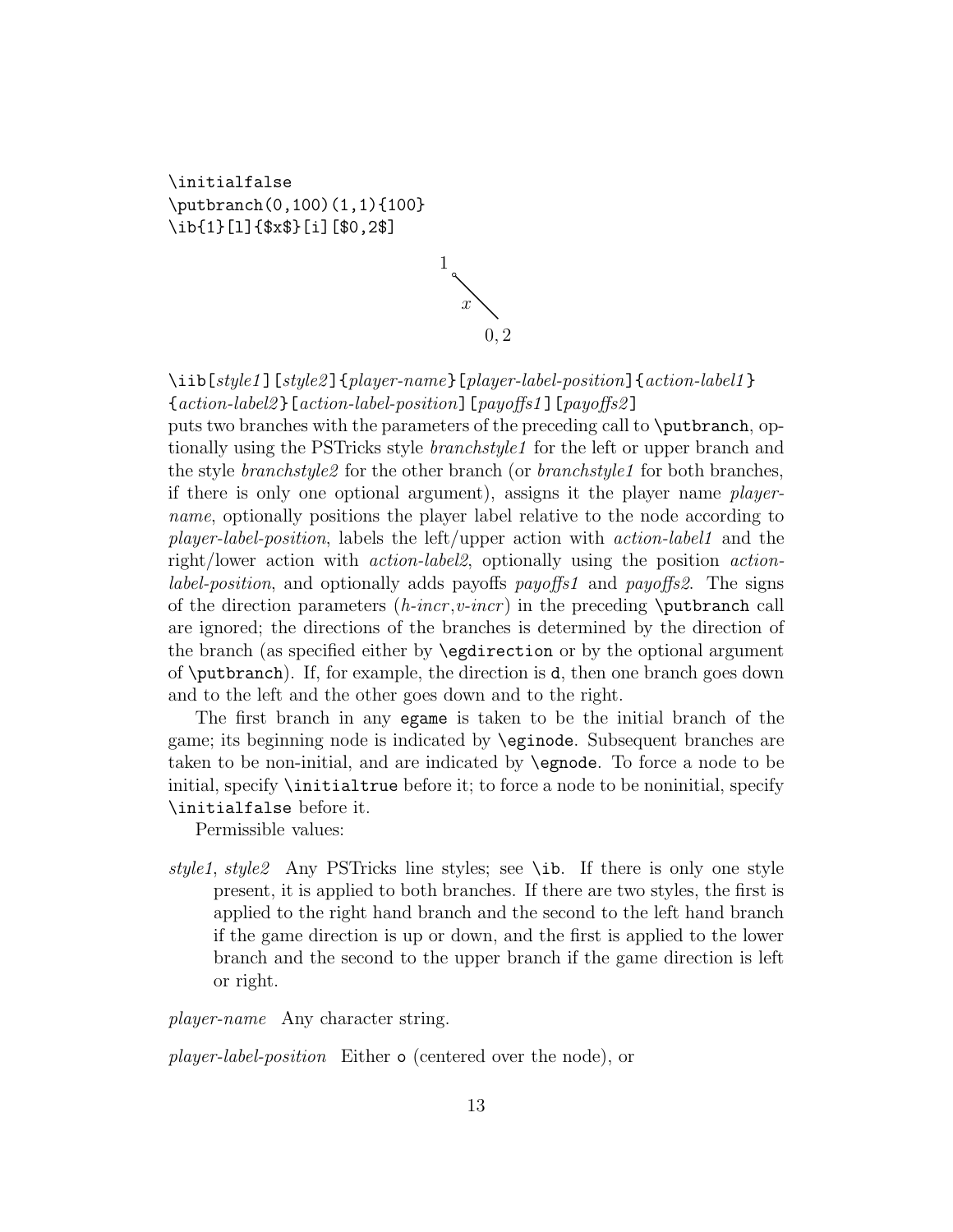- If the direction of the branch (as specified either by \egdirection or by an optional argument of \putbranch) is d or u, either l (above/below and to the left) and  $\mathbf r$  (above/below and to the right).
- If the direction of the branch is  $\mathbf r$  or 1, either u (to the left/right and up) and d (to the left/right and down).

Default: is to center the label above for \egdirection=d, below for \egdirection=u, to the left of the node for \egdirection=r, or to the right of the node for \egdirection=l.

action-label1 and action-label2 Any character strings.

 $action-label-position \circ (outside), i (inside), or c (centered). Default: o.$ 

payoffs1 and payoffs2 Any character strings.

Examples: Action labels "outside" (default):

\putbranch(100,140)(1,1){100} \iib[linestyle=dashed]{1}{\$L\$}{\$R\$}



Action labels "inside":

\putbranch(100,140)(1,1){100} \iib[linestyle=dashed]{1}{\$L\$}{\$R\$}[i]



Action labels "centered":

\renewcommand{\egarrowstyle}{e} \putbranch(0,140)(2,1)[r]{200} \iib{1}{\$L\$}{\$R\$}[c]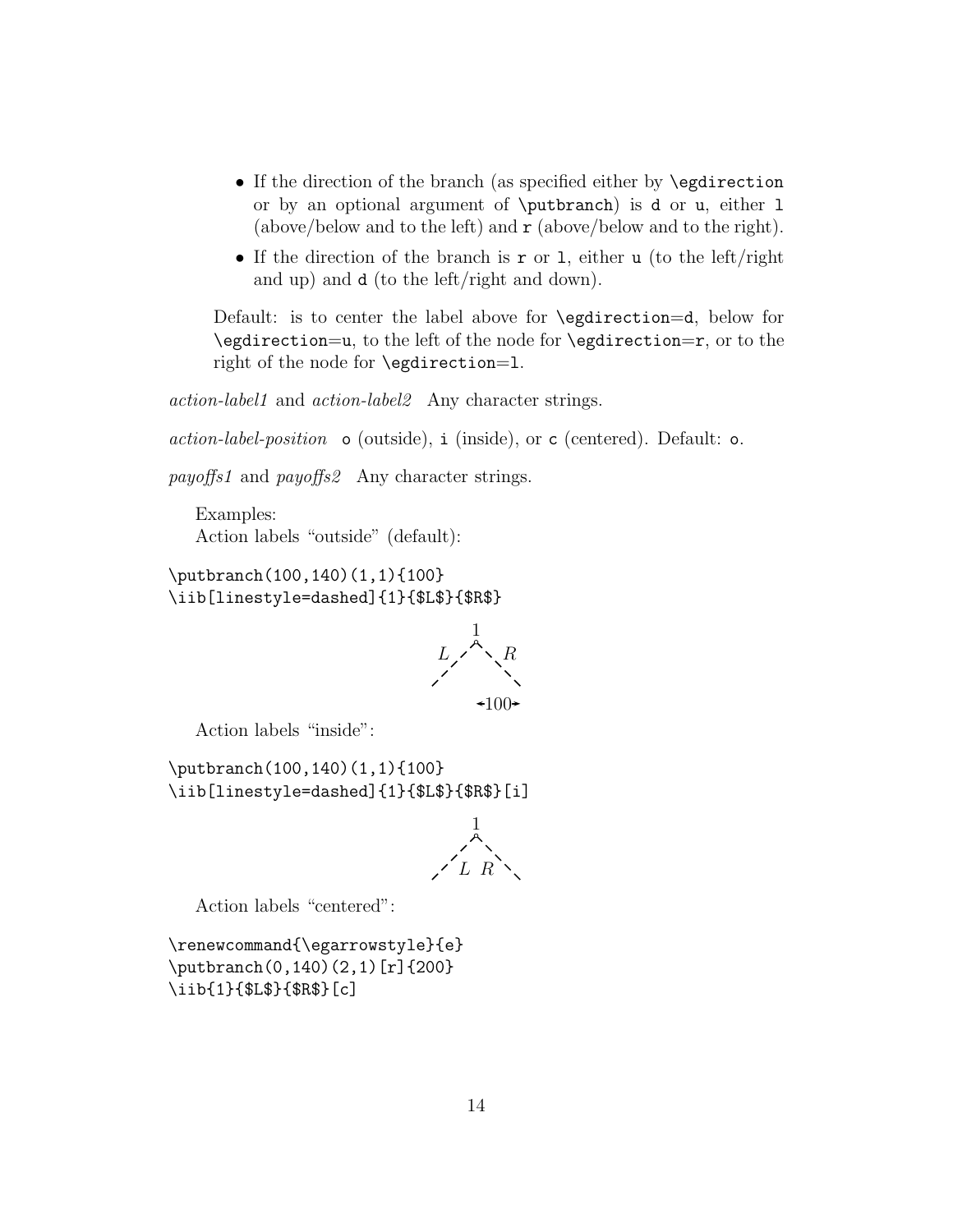

```
\renewcommand{\egarrowstyle}{e}
\putbranch(0,100)(1,1)[r]{100}
\iib[linecolor=gray][doubleline=true]{1}{$L$}{$R$}[$1,2$][$0,-1$]
```


\renewcommand{\egarrowstyle}{m} \psset{arrowscale=2} \putbranch(200,40)(1,0)[d]{200} \iib{1}{\$L\$}{\$R\$}[\$1,2\$][\$0,-1\$] R L 1



\iiib[style1]{player-name}[player-label-position]{action-label1} {action-label2 }{action-label3 }[action-label-position][payoffs1 ][payoffs2 ]  $[payof 53]$ 

puts three branches with the parameters of the preceding call to \putbranch, optionally all in the PSTricks style style, assigns it the player name playername, optionally positions the player label relative to the node according to player-label-position, and labels the left/top action with action-label1, the middle action with action-label3, and the right/bottom action with action-label2, optionally positioning the labels according to action-label-position and putting the payoffs1, payoffs2, and payoffs3. The signs of the direction parameters  $(h$  $incr, v\text{-}incr$ ) in the preceding **\putbranch** call are ignored; the directions of the branches are determined by the direction of the branch (as specified either by \egdirection or by the optional argument of \putbranch). If, for example, the direction is d, then one branch goes down and to the left, one goes straight down, and one goes down and to the right.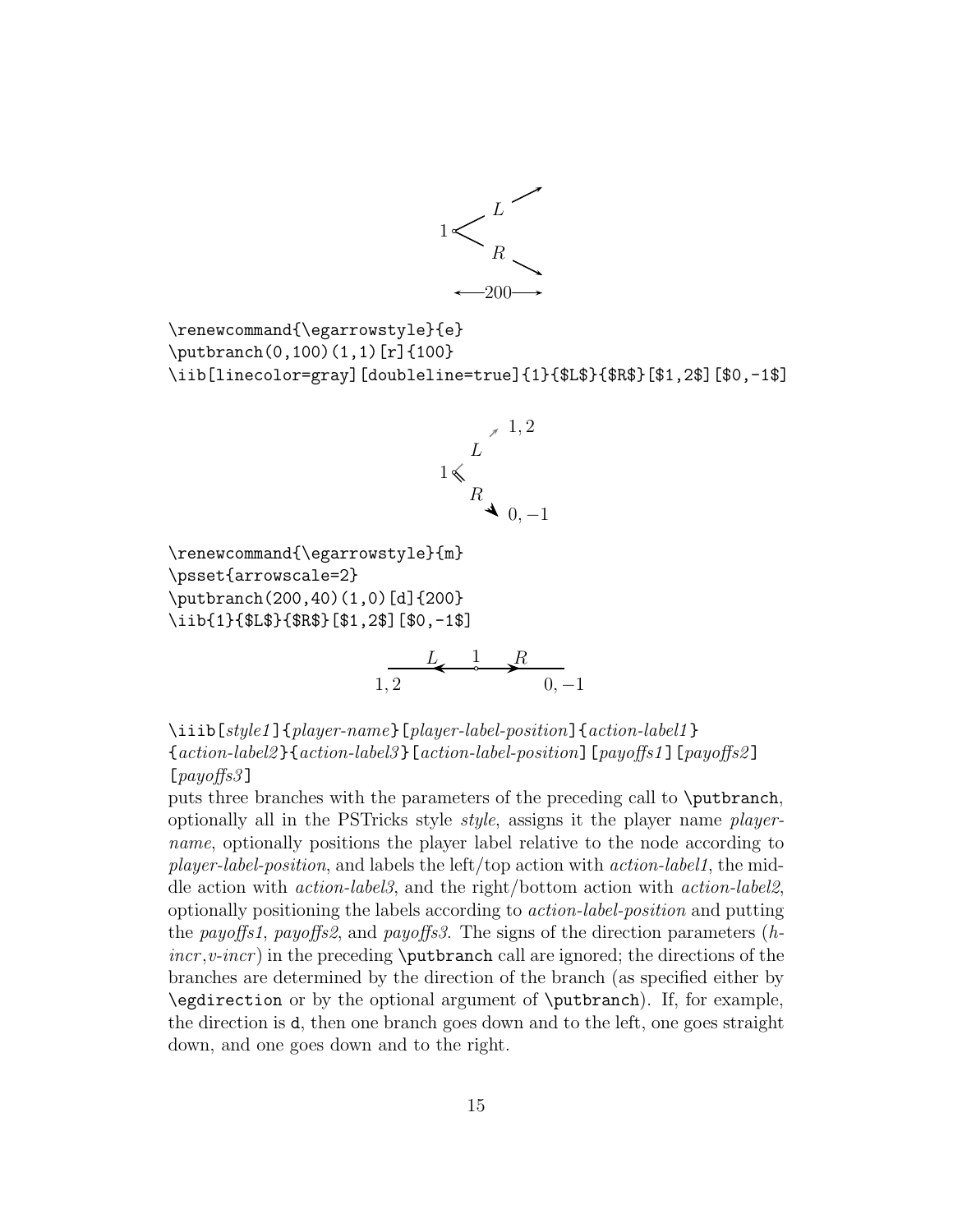The first branch in any egame is taken to be the initial branch of the game; its beginning node is indicated by a small circle. Subsequent branches are taken to be non-initial, and are indicated by \egnode, the default value of which is a small disk. To force a node to be initial, specify **\initialtrue** before it; to force a node to be noninitial, specify **\initialfalse** before it.

Permissible values:

style Any PSTricks line style. [Note that only one style is allowed, which applies to all three branches. If you want the branches to have different styles, you need to use a combination of \ib and \iib.

player-name Any character string.

player-label-position Either o (centered over the node), or

- If the direction of the branch (as specified either by **\egdirection** or by an optional argument of \putbranch) is d or u, either l (above/below and to the left) and  $\mathbf r$  (above/below and to the right).
- If the direction of the branch is r or 1, either u (to the left/right and up) and d (to the left/right and down).

Default: is to center the label above for \egdirection=d, below for \egdirection=u, to the left of the node for \egdirection=r, or to the right of the node for \egdirection=l.

action-label1, action-label2, and action-label3 Any character strings.

 $action-label-position \circ (outside), i (inside), or c (centered). Default: o.$ 

payoffs1, payoffs1, and payoffs3 Any character strings.

Examples:

\putbranch(200,240)(1,1){200} \iiib{1}{\$L\$}{\$M\$}{\$R\$}

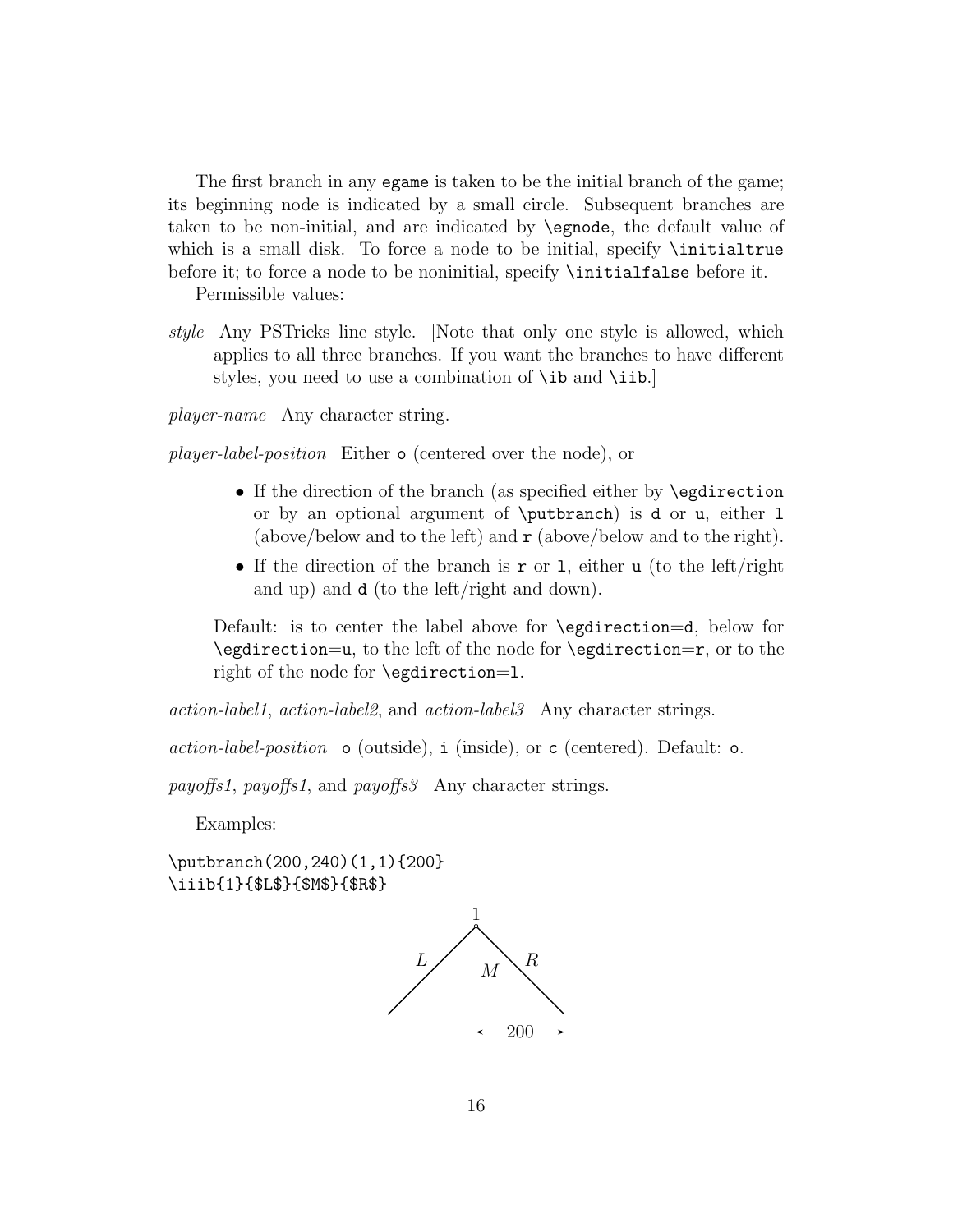\putbranch(30,210)(1,1)[r]{200} \iiib[linecolor=gray]{1}{\$B\$}{\$M\$}{\$T\$}[c][\$1,2\$][\$0,-1\$][\$7,1\$]



 $\{\text{ctmb}[style]\}$  (player-name}[player-label-position](h-incr, v-incr) {action-label}[action-label-position][payoffs]

draws a continuum of branches starting with the parameters of the previous call to \putbranch, with a single branch drawn as a line with PSTricks style style, player player, with the label optionally positioned according to  $player-label-position$ , and slope  $h\text{-}incr, v\text{-}incr$ , labeled with  $action\text{-}label$ , which is optionally positioned according to *action-label-position*, and optionally with payoffs payoffs.

The color of the triangle representing the continuum of branches is \ctmfillcolor (default verylightgray (defined in the style)).

Permissible values:

style Any PSTricks line style. [Note that this is the style of the single branch, not of the triangle.]

player-name Any character string.

player-label-position Either o (centered over the node), or

- If the direction of the branch (as specified either by **\egdirection** or by an optional argument of \putbranch) is d or u, either l (above/below and to the left) and  $\mathbf r$  (above/below and to the right).
- If the direction of the branch is r or 1, either u (to the left/right and up) and d (to the left/right and down).

Default: is to center the label above for \egdirection=d, below for \egdirection=u, to the left of the node for \egdirection=r, or to the right of the node for \egdirection=l.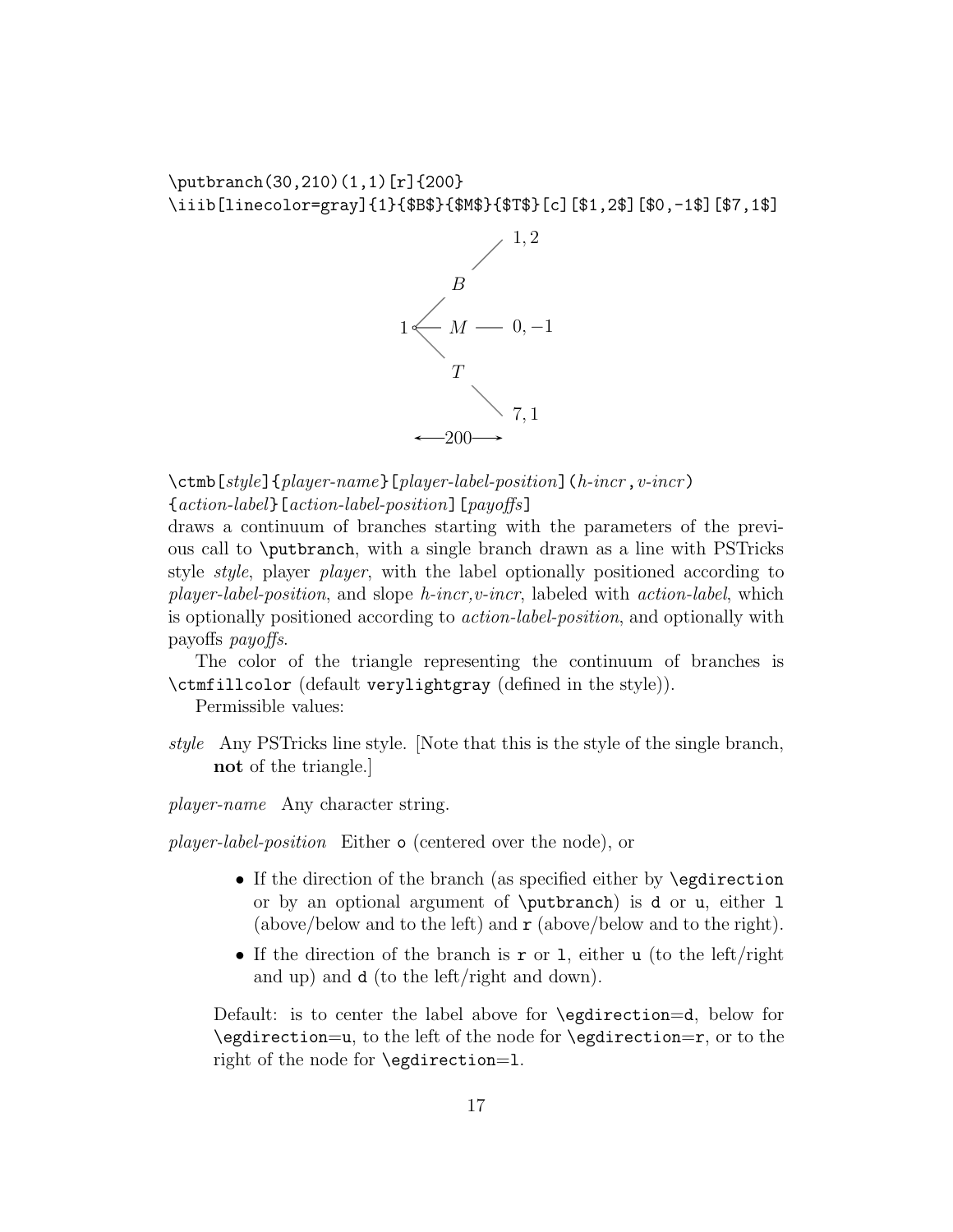$(h\text{-}incr, v\text{-}incr)$  Any pair of integers.

action-label Any character string.

 $action-label-position$  o (outside), i (inside), or c (centered). Default: o.

payoffs Any character strings.

Examples:

\putbranch(50,240)(2,-1)[d]{200} \ctmb{1}(0,1){\$A\$}[i][\$2,2\$]:



\renewcommand{\ctmfillcolor}{red} \renewcommand{\egarrowstyle}{e} \putbranch(50,240)(2,-1)[d]{200} \ctmb[linecolor=blue]{1}(-1,1){\$A\$}[i][\$2,2\$]:



\putbranch(50,0)(2,1)[u]{200} \ctmb{1}(1,1){\$A\$}[i][\$2,2\$]:



 $\verb|\ctmbarc[style]{\{player-name\}[player-label-position]{(h-incr, v-incr)}$ {action-label}[action-label-position][payoffs] represents a continuum of branches by an arc. The branches start with the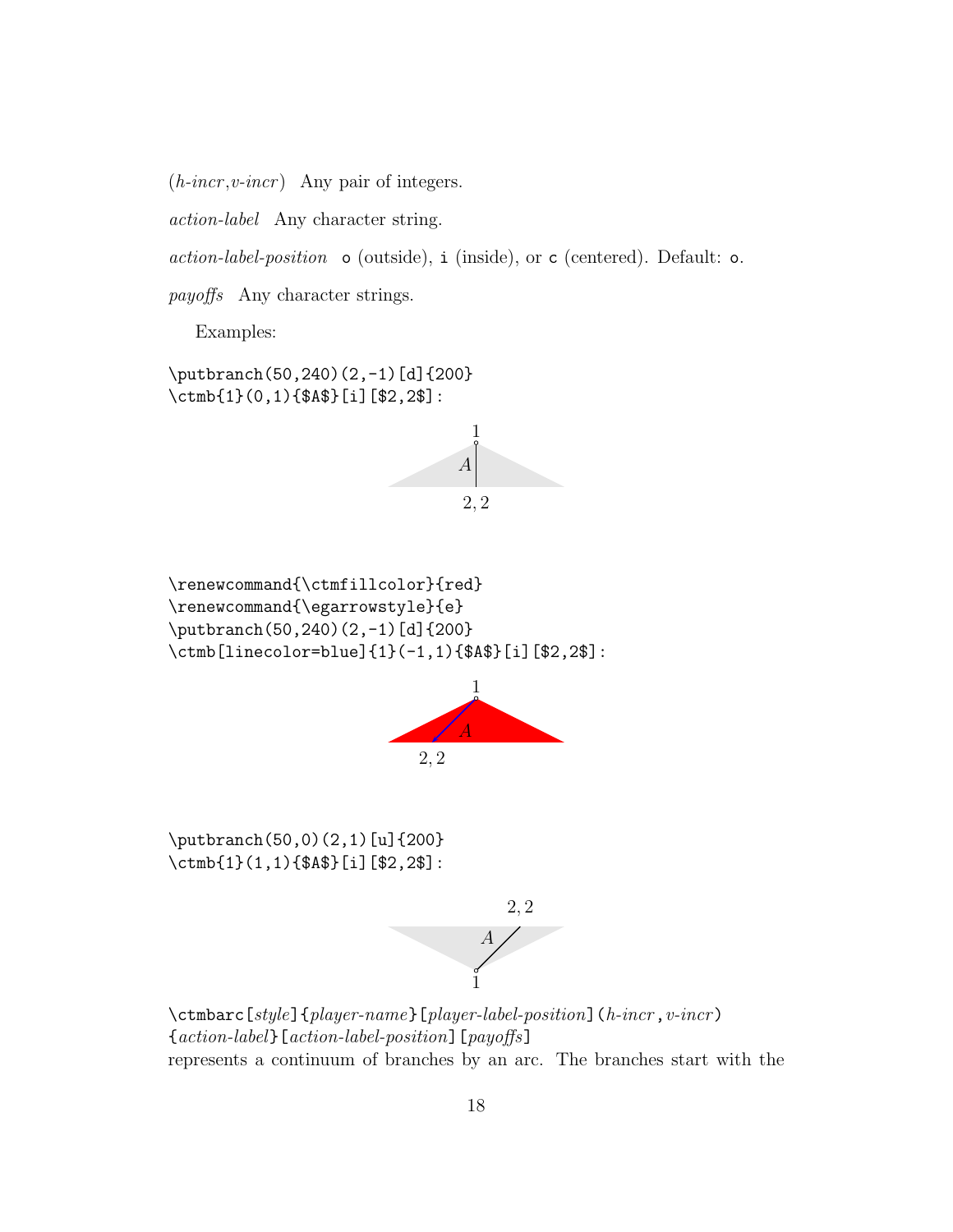parameters of the previous call to \putbranch, with a single branch and the arc drawn using the PSTricks style style, player player, the label optionally positioned according to *player-label-position*, the line with slope  $h$ -incr,  $v$ -incr, labeled with action-label optionally positioned according to action-label-position, and optionally with payoffs *payoffs*.

This macro requires the package pst-3d to be loaded after pstricks. In the preamble to your document, include the line \include{pst-3d}. (\pstricks itself includes the needed macro, but its definition appears to differ from the one in pst-3d, which is the definition \ctmbarc needs.)

The line drawn by the macro is the intersection of  $(i)$  a circle centered at the start of the branch with radius equal to a half of the distance to the following node and  $(ii)$  the triangle defined by the starting node and the two following nodes. For some parameter values, this line is not a full arc—see the last example.

The options are the same as those for \ctmb. The style of the arc is controlled by the parameters \egarclinestyle (possible values solid, dashed, dotted, and none; default solid), \egarclinewidth (any dimension; default 0.6pt), \egarclinecolor (any color; default black).

Examples:

\putbranch(50,240)(2,2)[d]{200} \ctmbarc{1}(1,-2){\$A\$}[i][\$2,2\$]:



\def\egarclinestyle{dashed} \def\egarclinewidth{2pt} \def\egarclinecolor{blue} \putbranch(0,150)(2,2)[r]{150} \ctmbarc[linewidth=0.3pt,linecolor=red]{1}(1,0){\$A\$}[\$2,2\$]:

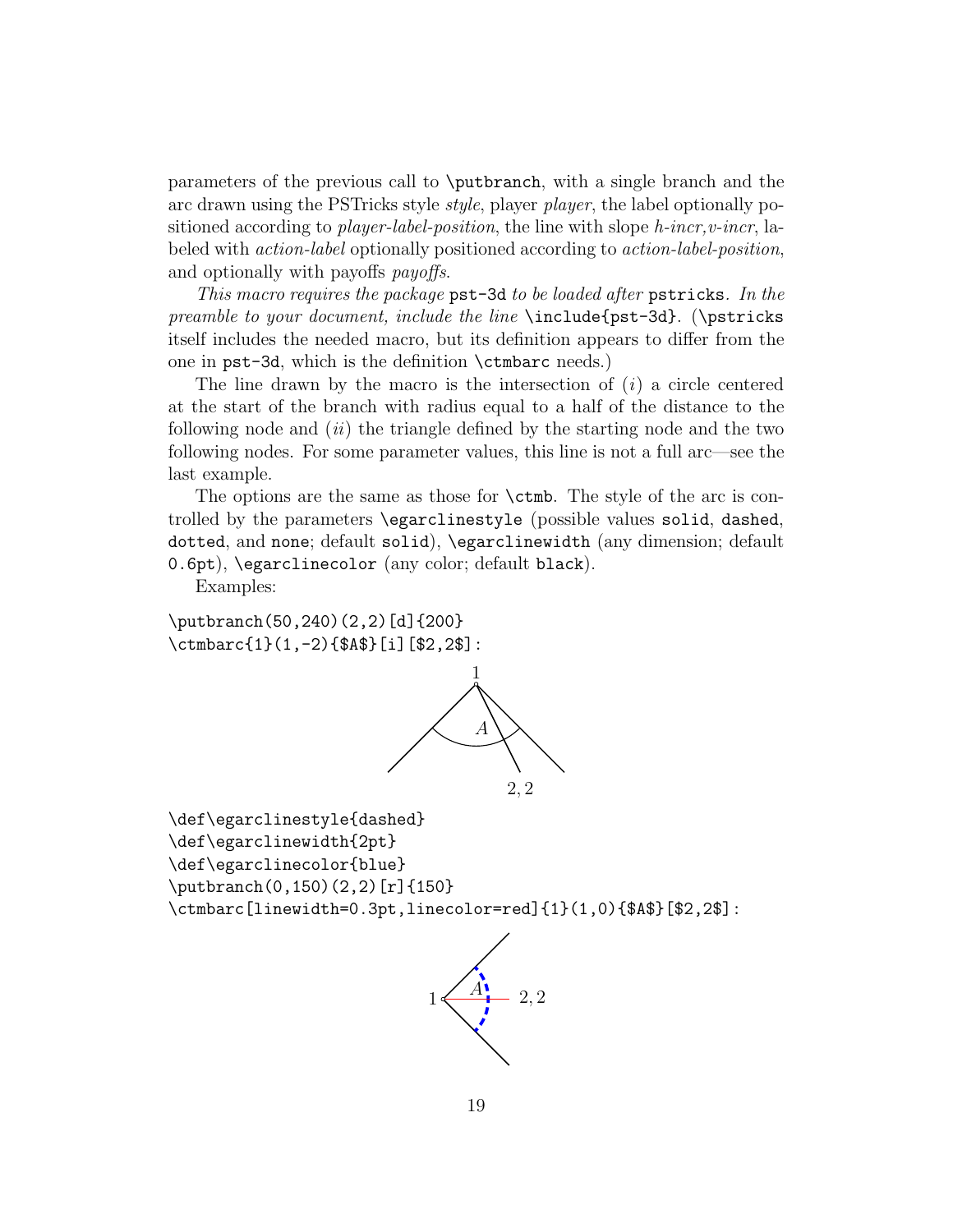In the next example part of the arc extends beyond the triangle defined by the three nodes, and consequently does not appear.

\putbranch(50,0)(2,1)[u]{200} \ctmbarc{1}(1,1){\$A\$}[i][\$2,2\$]:



 $\infty$ infoset(x-coord,y-coord)[direction]{length}{player-name} [player-label-position]

draws an information set starting at  $(x\text{-}coord, y\text{-}coord)$ , optionally with direction *direction*, of length *length*, with player label *player-name*. If the direction of the game is either down or up, the information set is horizontal; if the direction of the game is either right or left, the information set is vertical. The player label is positioned at the middle of the information set, either above, below, to the left, or to the right of it, depending on the direction of the game. (Its position can be adjusted by adding some space before or after the player name. For example,

# \infoset(100,200){400}{1\hspace{10mm}}

centers the box containing 1\hspace{10mm} relative to the information set, thus moving the label by about 5mm.

The dot character used in the information set is given by **\infosetdot**, the default value of which is  $\text{?2.5}$ ; the spacing between the dots is set by \infosetdotsep, the default value of which is 20. (See Section 8.)

Permissible values:

- $(x\text{-}coord, y\text{-}coord)$  Any pair of integers.
- direction h (horizontal) or v (vertical). If none is specified, it is assumed to be h if the game direction is d or u, and v if the game direction is  $r$  or 1.
- length Any nonnegative integer.

player-name Any character string.

player-label-position  $\circ$  (over), u (up), or d (down) if direction is h,  $\circ$  (over), l (left), or r (right) if direction is v.

Examples: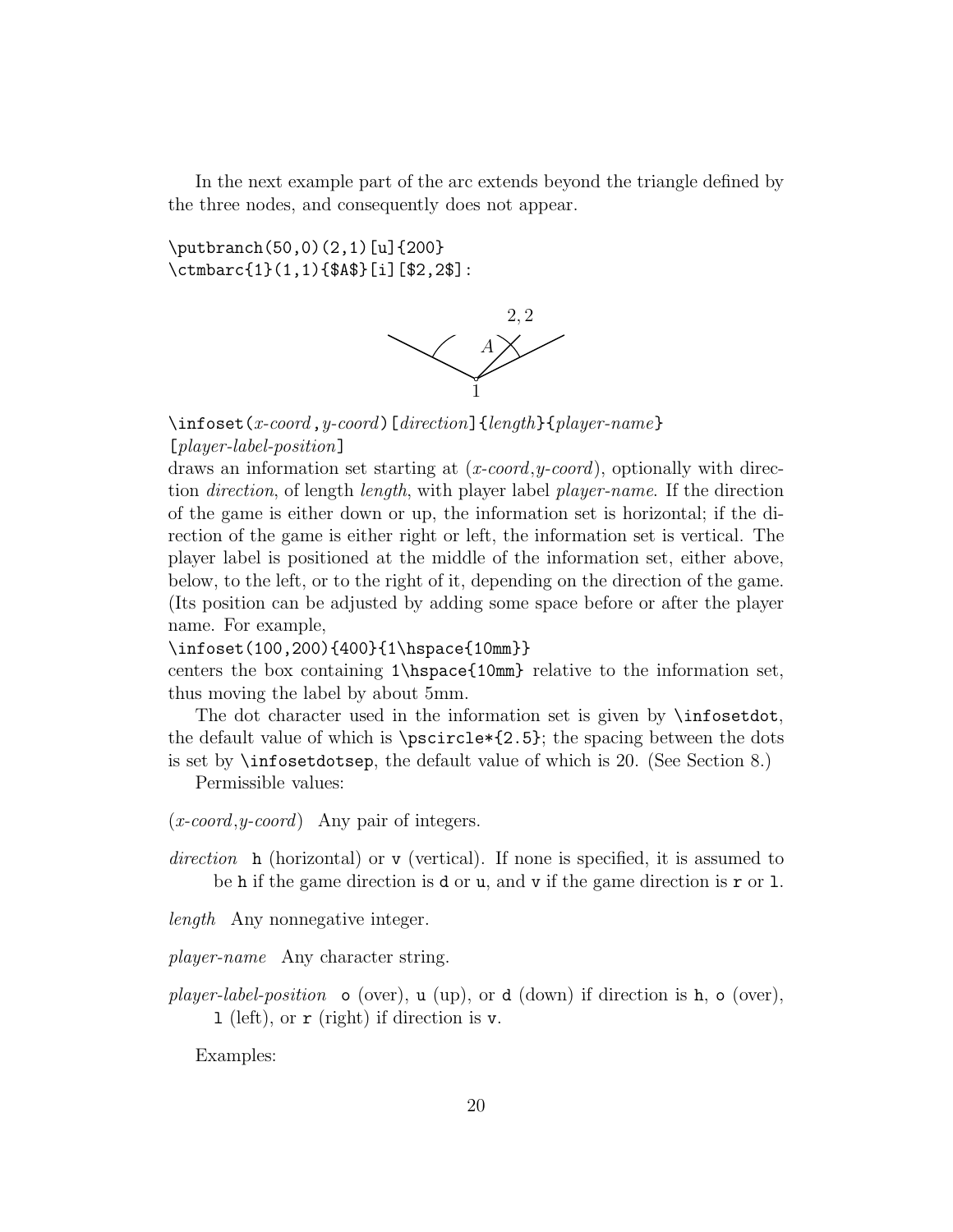```
\egdirection{d}
\infoset(0,0){300}{1}
                                         1. . . . . . . . . . . . . .
\egdirection{d}
\infoset(0,0){300}{1}[o]
                                         . . . . . . 1 . . . . . .
\egdirection{d}
\infoset(0,0)[u]{200}{1}
                                                   \begin{array}{c} \vdots \\ \vdots \\ \vdots \end{array}
```
# 6. Positioning action labels

The following algorithm is used to position an action label. The "reference point" for a branch is its midpoint. An action label is surrounded by a box (which may be colored and bordered by a line), from which it is separated by \egactionboxsep, then this box is surrounded by another box, from which it is separated by \egactionlabelsep. Then, for example, for a label positioned above a downward-sloping branch, the bottom left-hand corner of the outer box is placed at the reference point, as in Figure 5. For a label positioned above a horizontal branch, the bottom center of the outer box is placed at the reference point.



Figure 5. The position of an action label above a downward-sloping branch.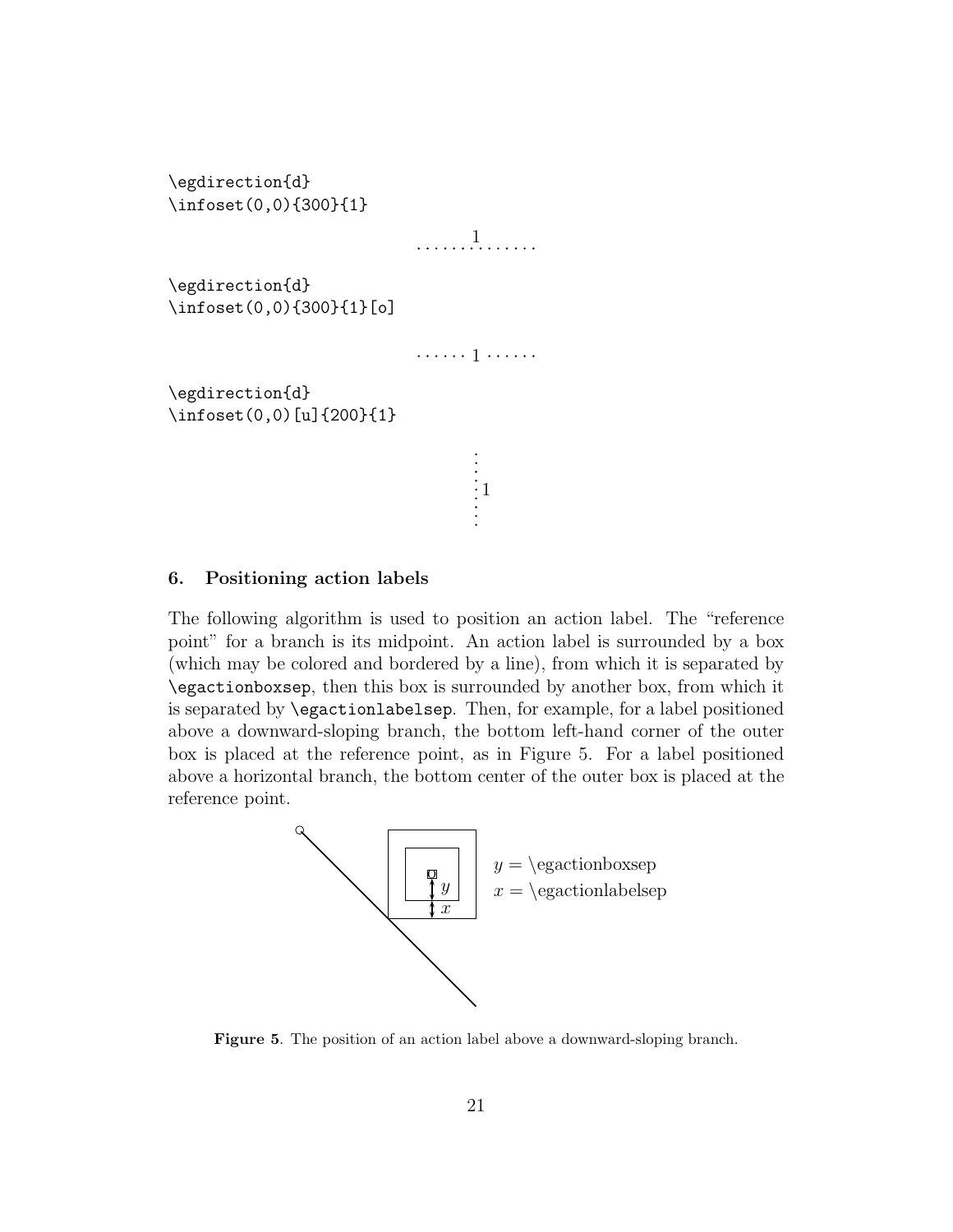This algorithm is not perfect. (Note that it is not continuous in the slope of the branch.) The positions of labels may need fine tuning, which may be achieved by setting either \egalhshift or \egalvshift or both to be nonzero (each is an integer, interpreted as a multiple of the unitlength).

\egalhshift and \egalvshift must be set between \putbranch and \ib, \iib, \iiib, or \ctmb. (They are set to zero by \putbranch.)

If \egalhshift is nonzero and \egalvshift is not, the reference point for the action label on the single branch in  $\iota$  ib, of the *right-hand* branch for directions **d** and **u** and of both branches for directions **r** and **l** in \iib, and for the outer branches of \iiib, is moved horizontally by this amount and is moved vertically to maintain the same separation from the branch. (That is, the action label slides parallel to the branch; it moves horizontally by the amount \egalhshift.) The reference point of the label on the symmetric branch is moved symmetrically. (Note that the label on the middle branch of \iiib is not moved. If you want to move it, you need to write separate calls to \iib and \ib.)

Similarly, if \egalvshift is nonzero and \egalhshift is not, the reference point for the action label is moved vertically by this amount and is moved horizontally to maintain the same separation from the branch. After a branch is drawn, \egalhshift and \egalvshift are reset to zero.

Note that the same effect can be acheived with either \egalhshift or \egalvshift. The two methods are provided simply because in some cases a vertical shift might be more natural to specify, whereas in other cases a horizontal shift might be more natural to specify.

If both \egalhshift and \egalvshift are nonzero, the reference point is moved horizontally by \egalhshift and vertically by \egalvshift.

Examples:

\egdirection{d} \egalhshift=40

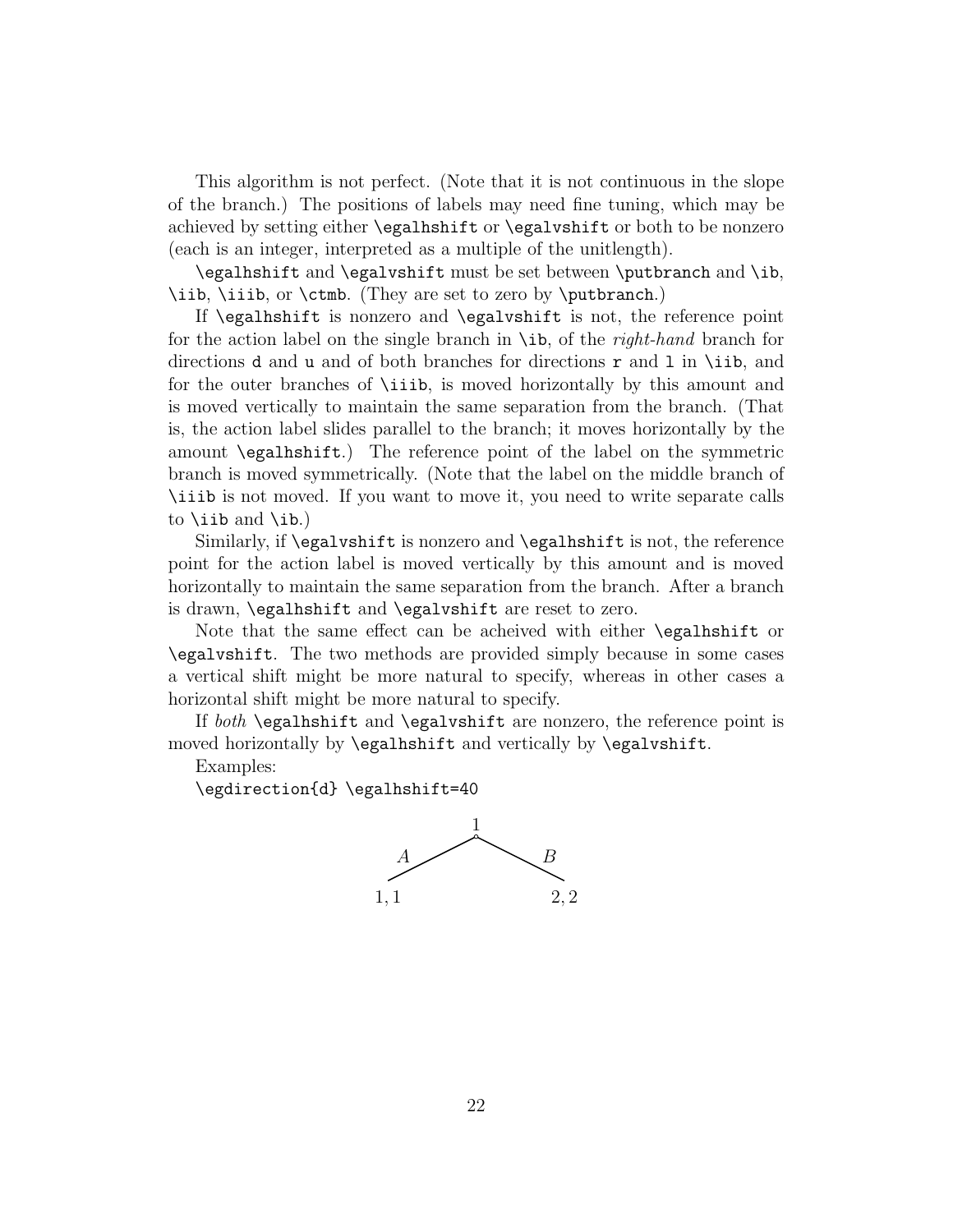

# 7. Arrows

Branches can have arrows either at the end or in the middle, by setting \renewcommand{\egarrowstyle}{e}

1

(for arrows at the end), or

\renewcommand{\egarrowstyle}{m}

(for arrows in the middle). The positioning of arrows in the middle is not ideal: the tip of the arrow is placed in the middle of the branch, while ideally the middle of the arrow should be there. I can't see any easy way to improve the placement.

B 2, 2

The style of the arrows can be controlled with PSTricks' various parameters (as described, for example, in the L<sup>A</sup>TEX Graphics Companion).

#### 8. Parameters

### \egdirection

Direction of game. Possible values:  $d$  (down),  $u$  (up),  $r$  (right), or  $1$  (left).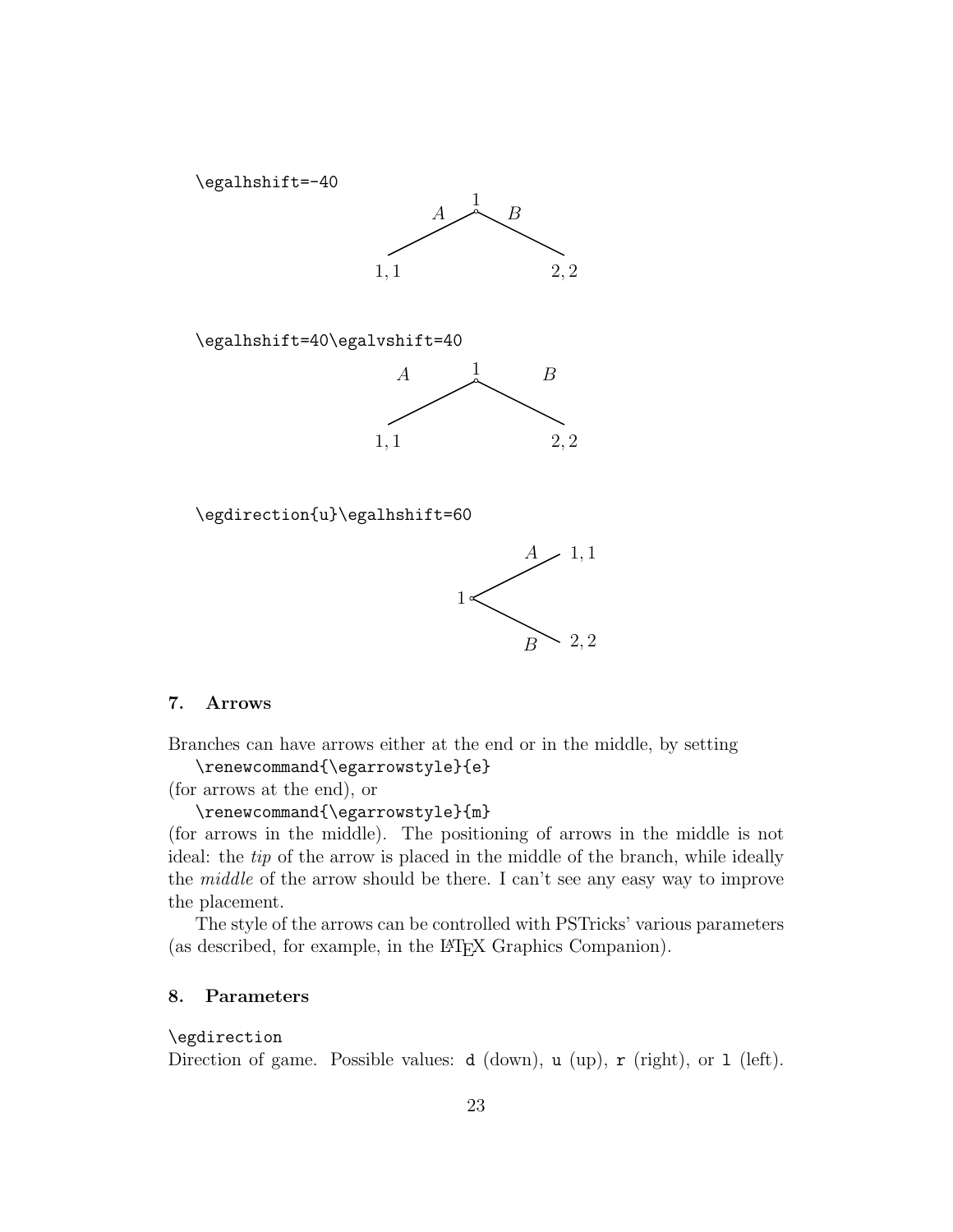Default: d. Example: \egdirection{u}.

# \initialtrue, \initialfalse

Force a node other than the first one in an egame to be initial, or force the first node to be noninitial.

# \eginode

Object used for initial node. Possible values: any object. Default: \pscircle [linewidth=0.4pt]{5}. Example: \renewcommand{\eginode}  ${\mathbf{0,0}\{\rule{0pt}{0.5mm}\{0.5mm\}\}$  (the \makebox causes the object to be positioned correctly).

# \egnode

Object used for nodes. Possible values: any object. Default: \pscircle\*{5}. Example: \renewcommand{\egnode}{\makebox(0,0){\rule{0.5mm}{0.5mm}}} (the \makebox causes the object to be positioned correctly).

#### \infosetdot

Object used for "dots" in information sets. Possible values: any object. Default: \pscircle\*{2.5}. Example: \renewcommand{\infosetdot}  ${\text{5}}$ .

# \infosetdotsep

Spacing between dots in information set, as a multiple of the unit length. Possible values: any positive integer. Default: 20. Example: \renewcommand {\infosetdotsep}{40}.

# \egplayerlabelsep

Spacing used to position box containing player label relative to center of initial node, and relative to center of information set. Possible values: any dimension. Default: 1mm. Example: \egplayerlabelsep=2mm.

# \egplayerboxsep

Distance between edge of box around player label and player label. Possible values: any dimension. Default: 0mm. Example: \egplayerboxsep=1mm.

# \egactionlabelsep

Spacing used to position box containing action label relative to branch. Possible values: any dimension. Default: 0.7mm. Example: \egactionlabelsep= 1mm.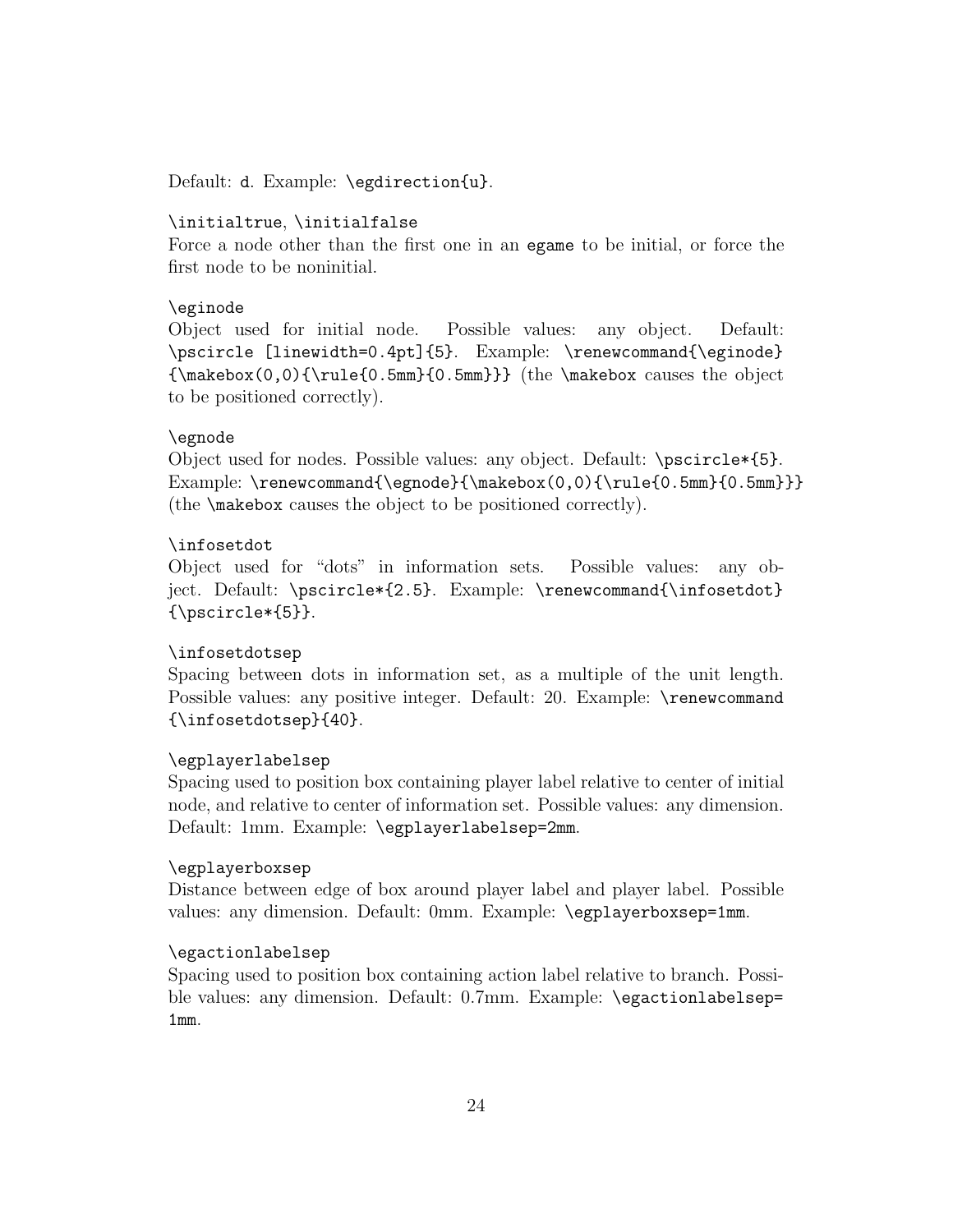# \egactionboxsep

Distance between edge of box around action label and action label. Possible values: any dimension. Default: 0mm. Example: \egactionboxsep=1mm.

# \egpayofflabelsep

Spacing used to position box containing action label relative to end of branch. Possible values: any dimension. Default: 2mm. Example: \egpayofflabelsep=1mm.

# \egpayoffboxsep

Distance between edge of box around payoffs and payoffs. Possible values: any dimension. Default: 0mm. Example: \egpayoffboxsep=1mm.

# \egalpos

Position of action labels. Possible values:  $\circ$  (outside),  $\circ$  (center). Default: o. Example: \renewcommand{\egalpos}{c}.

#### \egalbox

Type of box for action labels. Possible values: f (frame), c (circle). Default: f. Example: \renewcommand{\egalbox}{c}.

# \egalboxlinestyle

Style of lines around boxes containing action labels. Possible values: none, solid, dashed, dotted. Default: none. Example: \renewcommand {\egalboxlinestyle}{solid}.

## \egalboxlinecolor

Color of lines around boxes containing action labels. Possible values: any defined color. Default: black. Example: \renewcommand{\egalboxlinecolor} {red}.

### \egalboxfillstyle

Style of fill of boxes containing action labels. Possible values: none, solid, vlines, vlines\*, hlines, hlines\*, crosshatch, crosshatch\*. Default: none. Example: \renewcommand{\egalboxfillstyle}{solid}.

# \egalboxfillcolor

Color of fill of boxes containing action labels. Possible values: any defined color. Default: white. Example: \renewcommand{\egalboxfillcolor} {blue}.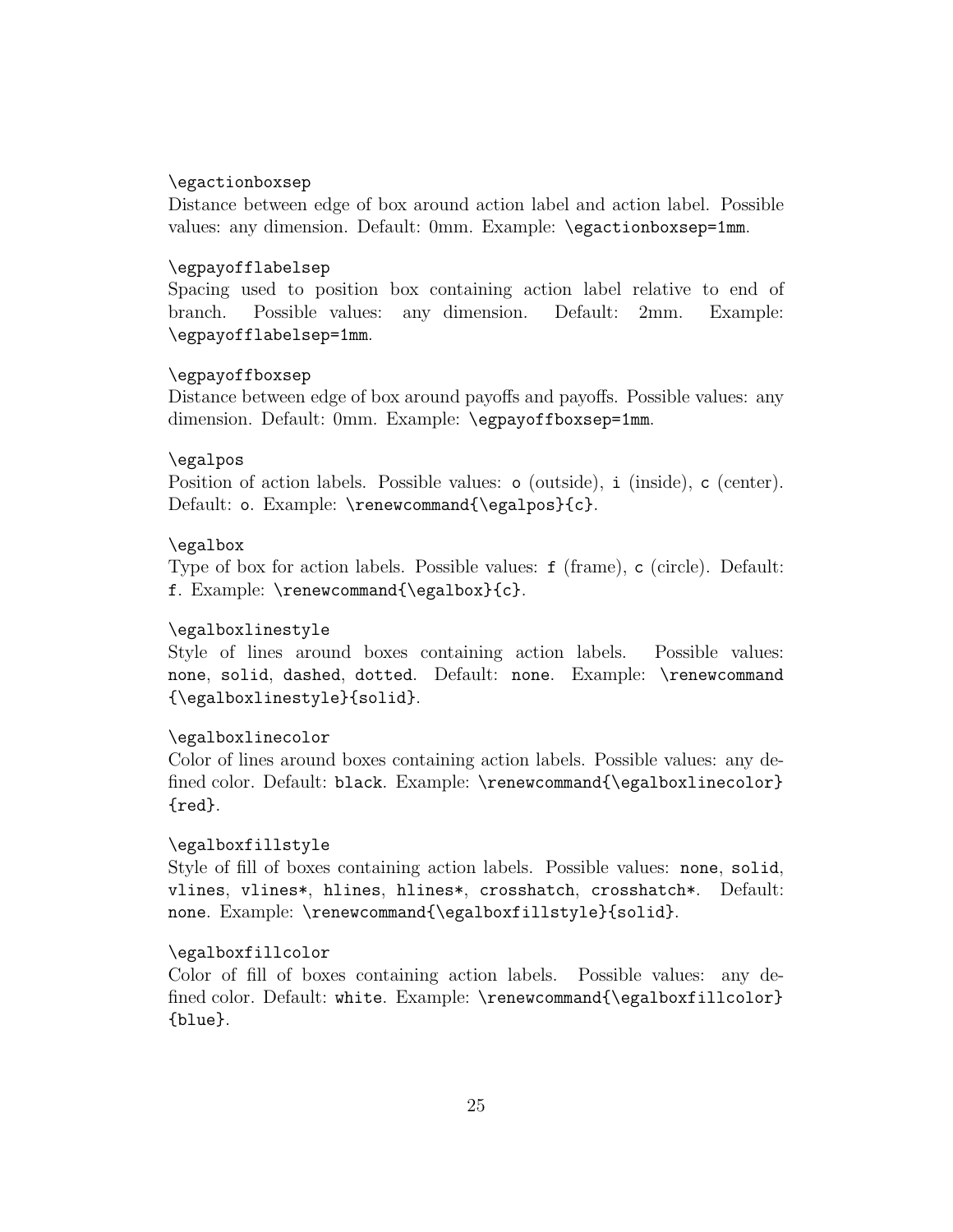# \egpaybox

Type of box for payoffs. Possible values: f (frame), c (circle). Default: f. Example: \renewcommand{\egpaybox}{c}.

# \egpayboxlinestyle

Style of lines around boxes containing payoffs. Possible values: none, solid, dashed, dotted. Default: none. Example: \renewcommand {\egpayboxlinestyle}{solid}.

# \egpayboxlinecolor

Color of lines around boxes containing payoffs. Possible values: any defined color. Default: black. Example: \renewcommand{\egpayboxlinecolor} {gray}.

# \egpayboxfillstyle

Style of fill of boxes containing action payoffs. Possible values: none, solid, vlines, vlines\*, hlines, hlines\*, crosshatch, crosshatch\*. Default: none. Example: \renewcommand{\egpayboxfillstyle}{solid}.

### \egpayboxfillcolor

Color of fill of boxes containing payoffs. Possible values: any defined color. Default: white. Example: \renewcommand{\egpayboxfillcolor}{gray}.

### \egplbox

Type of box for player labels. Possible values: f (frame), c (circle). Default: f. Example: \renewcommand{\egplbox}{c}.

# \egplboxlinestyle

Style of lines around boxes containing player labels. Possible values: none, solid, dashed, dotted. Default: none. Example: \renewcommand {\egplboxlinestyle}{solid}.

### \egplboxlinecolor

Color of lines around boxes containing player labels. Possible values: any defined color. Default: black. Example: \renewcommand{\egplboxlinecolor} {gray}.

# \egplboxfillstyle

Style of fill of boxes containing player labels. Possible values: none, solid, vlines, vlines\*, hlines, hlines\*, crosshatch, crosshatch\*. Default: none. Example: \renewcommand{\egplboxfillstyle}{solid}.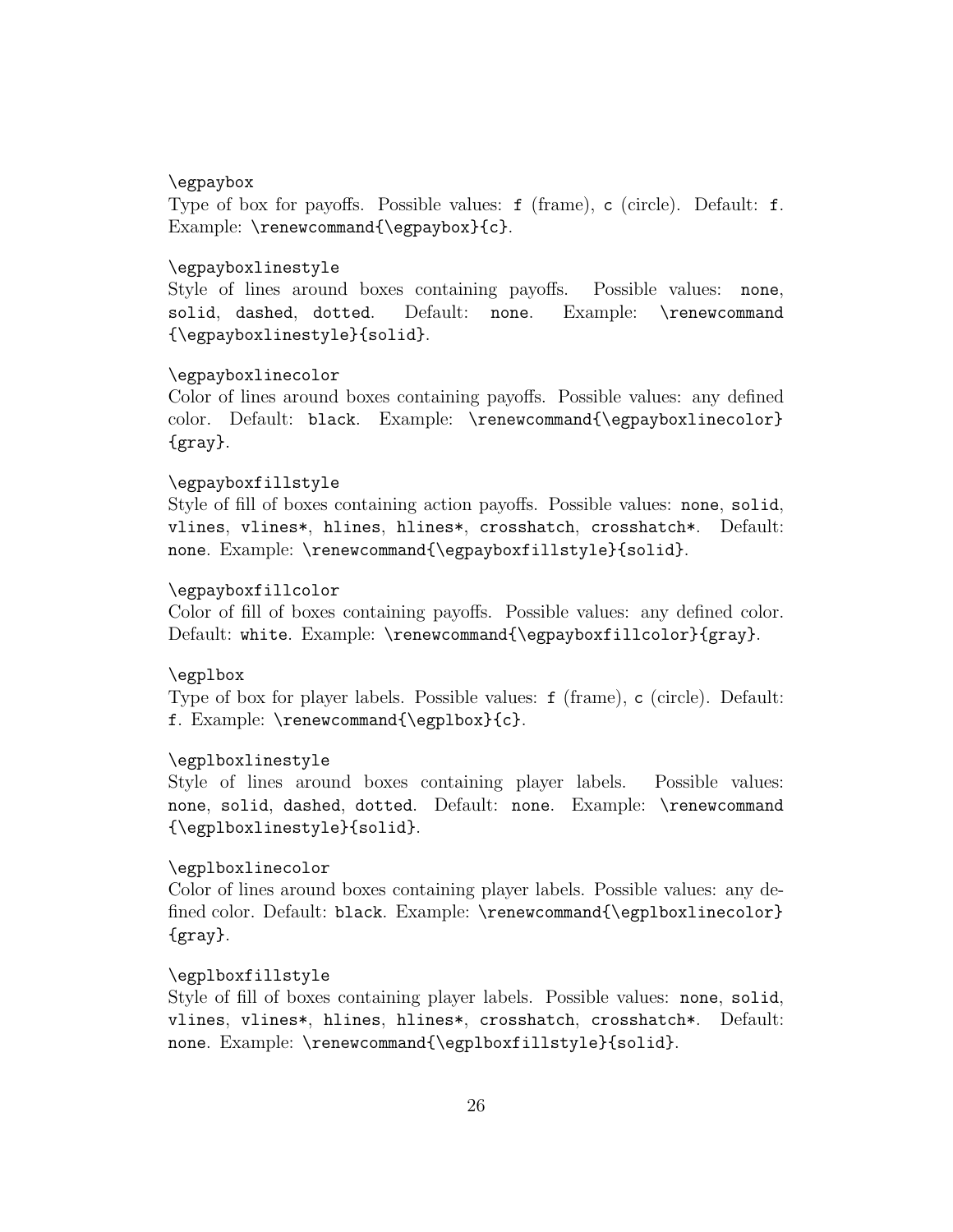# \egplboxfillcolor

Color of fill of boxes containing player labels. Possible values: any defined color. Default: white. Example: \renewcommand{\egplboxfillcolor} {gray}.

# \egarrowstyle

Style of arrows on branches. Possible values: n (none), e (end), m (mid). Default: n (none). Example: \renewcommand{\egarrowstyle}{m} (mid). The size of the arrows can be adjusted by using any of the PSTricks parameters e.g. \psset{arrowscale=1.5}.

#### \ctmfillcolor

Color of triangle used to indicate continuum of branches. Possible values: any defined color. Default: verylightgray. Example: \renewcommand {\ctmfillcolor}{red}.

# 9. Suggestions

It seems hard to proceed without first drawing the game on a piece of paper, at least roughly. Be sure to allow enough space under (in the case of a downwardpointing game) the terminal nodes—put the nodes that precede the terminal nodes high enough that the bottom of the payoffs will be at height 0. Similarly, specify the height of the game so that the label for the initial player does not poke out the top. If parts of your game poke out of the frame defined by the size you specify for your egame, TEX will not warn you, but the spacing above and/or below your game will not be right. (If you specify the height to be too small, for example, the top of your game may overlap the text above it.)

You can float your game in a figure (as I have done in the examples above), or you can put it in the text. (For example, you may use \$\$\begin{egame}... \end{egame}\$\$). Putting it in the text has the disadvantage that if it's big and happens to start at the bottom of a page then you may get a lot of white space if it doesn't fit on the page.

### 10. Enhancements

It would be nice to have a graphical interface, like that in LAT<sub>EX</sub>CAD. I'm not capable of writing one.

It would be nice also if the macros could calculate the dimensions of the whole game, so the the user does not have to specify them in the  $\begin{cases}$ call. To make this change looks like a tough project to me.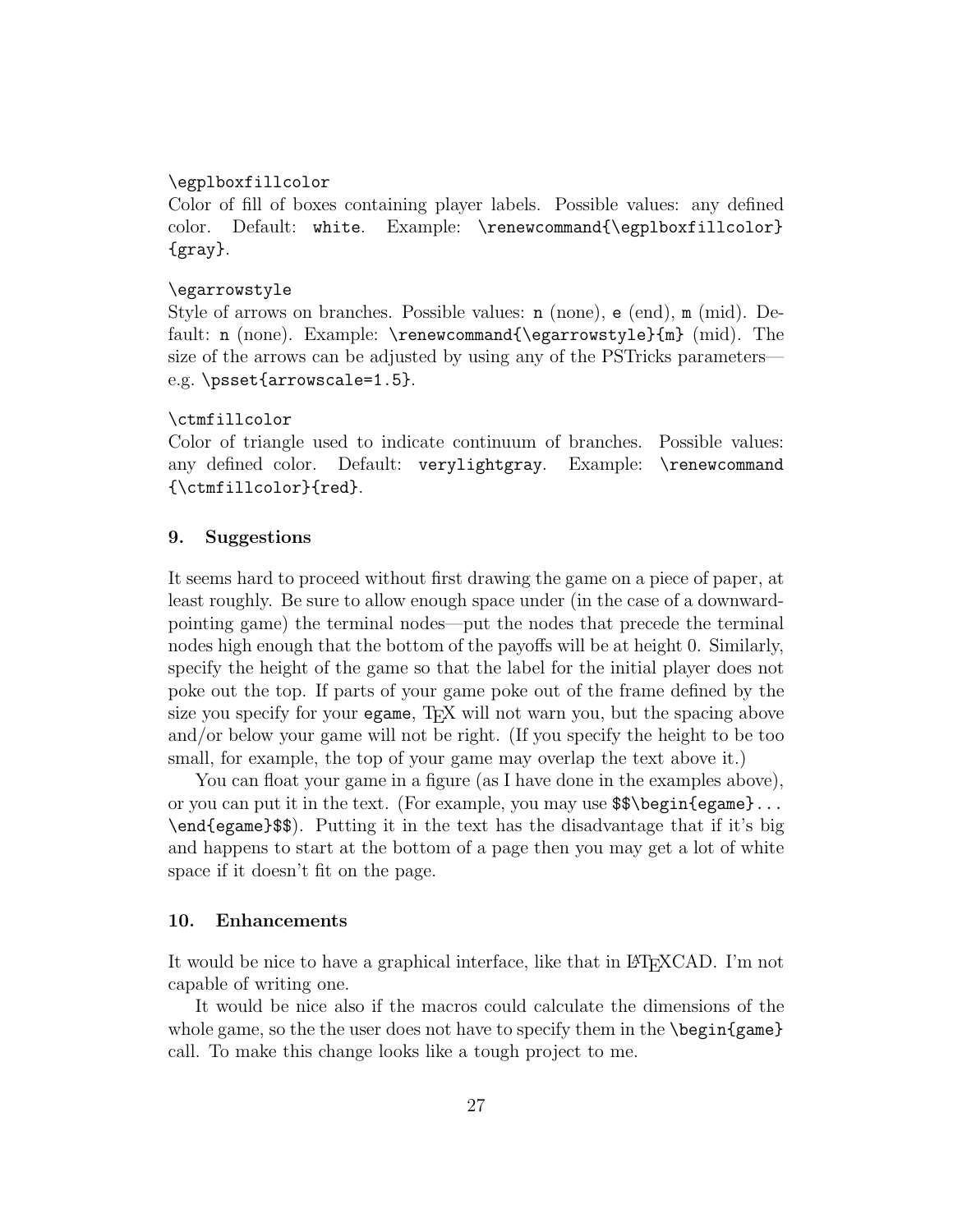The label-positioning algorithm could be enhanced, as discussed in Section 6.

# 11. History

Version 1.0 2001-4-9 (based on EGAME.STY, 1997-10-16)

Version 1.1 2004-6-19 (\egctmarc added, following suggestion of Paul Schweinzer).

# 12. Appendix: using pdftricks with pdftex to create a pdf file

If you want to create a pdf file from your L<sup>A</sup>TEX file and do not want to take the dvi  $\rightarrow$  ps  $\rightarrow$  pdf route, you may use **pdftricks**. Eric Gartzke reports that the following input produces the expected output. (See his comments for the limitations of this method.) If you find a better solution, please let me know.

```
\documentclass[12pt]{article}
\usepackage[shell]{pdftricks}
\begin{psinputs}
\usepackage{pstricks}
\usepackage{color}
\usepackage{pstcol}
\usepackage{pst-plot}
\usepackage{pst-tree}
\usepackage{pst-eps}
\usepackage{multido}
\usepackage{pst-node}
\usepackage{pst-eps}
\usepackage{egameps}
\end{psinputs}
\usepackage{amsfonts}
\usepackage{graphicx}
\usepackage{amsmath}
\usepackage{setspace}
\usepackage{fullpage}
\usepackage{harvard}
\usepackage{threeparttable}
\usepackage{amssymb}
```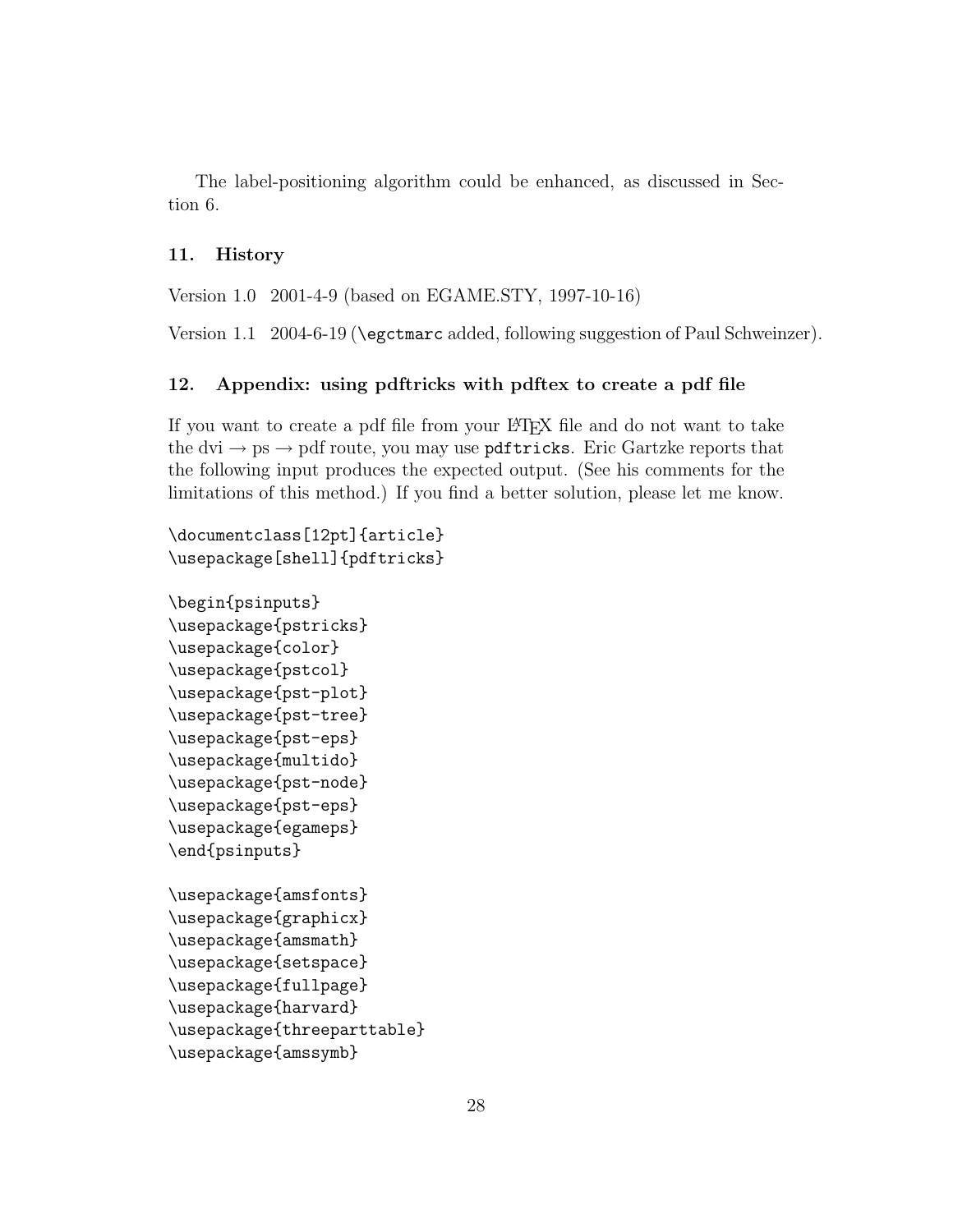\newtheorem{hypothesis}{Hypothesis}

Postscript commands need to be separated from other commands. pdftricks literally stops the compiling of the TeX file to run postscript/dvi in the background, generating separate small TeX files and pdf files of each figure. Notice that egameps is called last. This seems to make a considerable difference. Here is an example of a simple egame tree.

```
\begin{pdfpic}
\begin{figure}[htb]
\hspace*{\fill}
\begin{egame}(600,1250)
\renewcommand{\egarrowstyle}{e}
\renewcommand{\egnode}{\pscircle*{8}}
\putbranch(200,1200)(0,1){150} \ib{$N$}[r]{$~k_{i},~k_{j}$}
\renewcommand{\egarrowstyle}{}
\putbranch(200,1050)(1,1){200} \egdirection{d}
\iib{$i$}[1]{$\begin{array}{c}Status\\Quo\end{array}$}{$Challenge$}[$b_{
i},~1+b_{j}$][]
\putbranch(400,850)(1,1){200}
\iib{$~j$}[r]{$Reject$}{$Accept$}[][$\begin{array}{c}1-
d+b_{i},\{\d+ b_{j}\}\end{array}\putbranch(200,650)(1,1){200}
\iib{$i$}[1]{$\begin{array}{c}Back\\Down\end{array}$}{$Persist$}[$\begin
{array}{c}-a_{i},\\1\end{array}$][]
\putbranch(400,450)(1,1){200}
\iib{$j$}[r]{$Fight$}{$Acquiesce$}[$\begin{array}{c}p-k_{i},\\1-p-
k_{j}\end{array}$][$\begin{array}{c}1-d,\\d\end{array}$]
\end{egame}
\setcounter{figure}{1}
\hspace*{\fill} \caption[]{Selection Game
\label{figure:selection}}
\end{figure}
\end{pdfpic}
```
Again, the figure is isolated from the rest of the TeX file by pdftricks commands. Also, the regular LaTeX numbering of figures is interfered with, so I adjust with a \setcounter